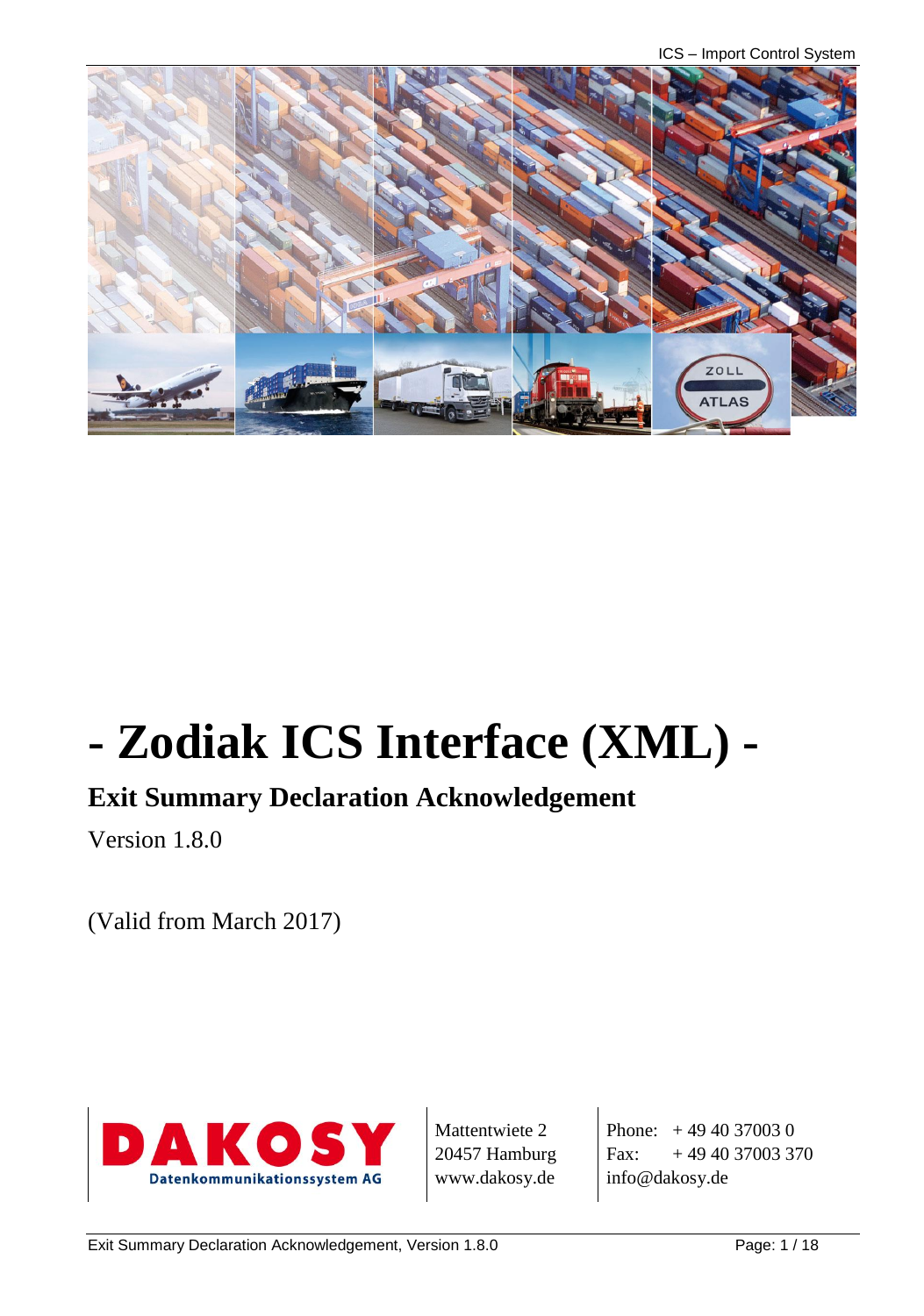#### **Change history**

| <b>Version</b> | <b>Chapter/Section</b> | <b>Reason</b>                                                                              | <b>Name</b> | <b>Date</b> |
|----------------|------------------------|--------------------------------------------------------------------------------------------|-------------|-------------|
| 1.3.0          |                        | Version Number in <version> element should be<br/><math>0.007</math><sup>"</sup></version> | Blanken     | 15.10.2010  |
| 1.4            |                        | Updated Guide Version to 1.4                                                               | Blanken     | 25.11.2010  |
| 1.5            |                        | (not released)                                                                             |             |             |
| 1.6.0          |                        | <b>Updated Guide Version</b>                                                               | Blanken     | 31.03.2011  |
| 1.7.0          |                        | Addition of Branch No.                                                                     | Diettrich   | 15.09.2012  |
| 1.8.0          |                        | Updated guide version in connection with ATLAS<br>release 8.7                              | Diettrich   | 30.01.2017  |

#### **Change requests**

#### **DAKOSY Datenkommunikationssystem AG**  Mattentwiete 2

20457 Hamburg

| 1. Phone: | $+494037003 - 0$ |
|-----------|------------------|
|-----------|------------------|

- 2. Fax:  $+494037003 370$
- 3. Email: info@dakosy.de

#### **Used tools**

|    | Number   Used tools                                               |
|----|-------------------------------------------------------------------|
| W1 | This document has been created using <i>Microsoft Word 2003</i> . |

#### **Liability**

1. Please note that no liability claims can be derived towards DAKOSY AG for the content of this manual, despite careful development and examination of this document!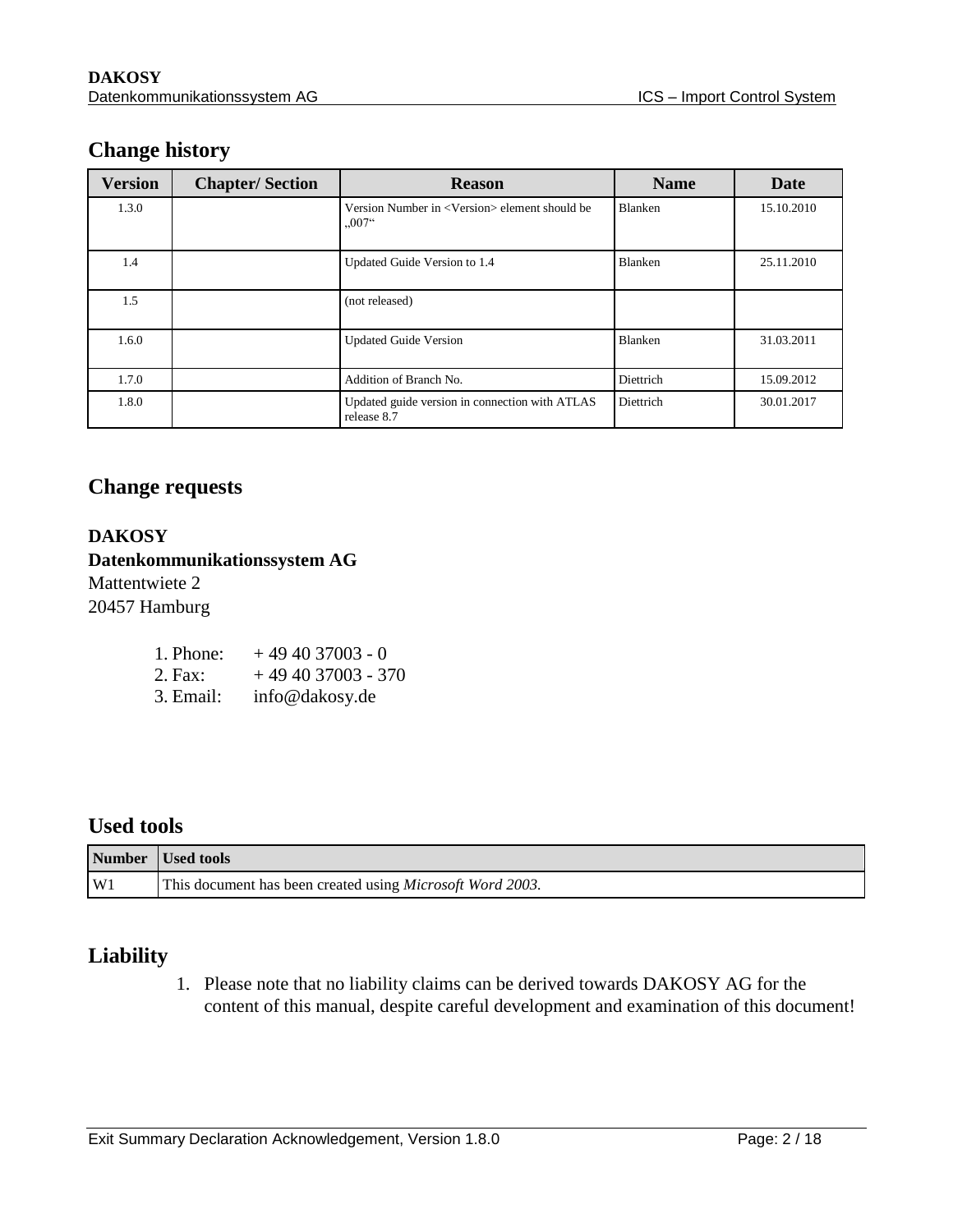### **Table of contents**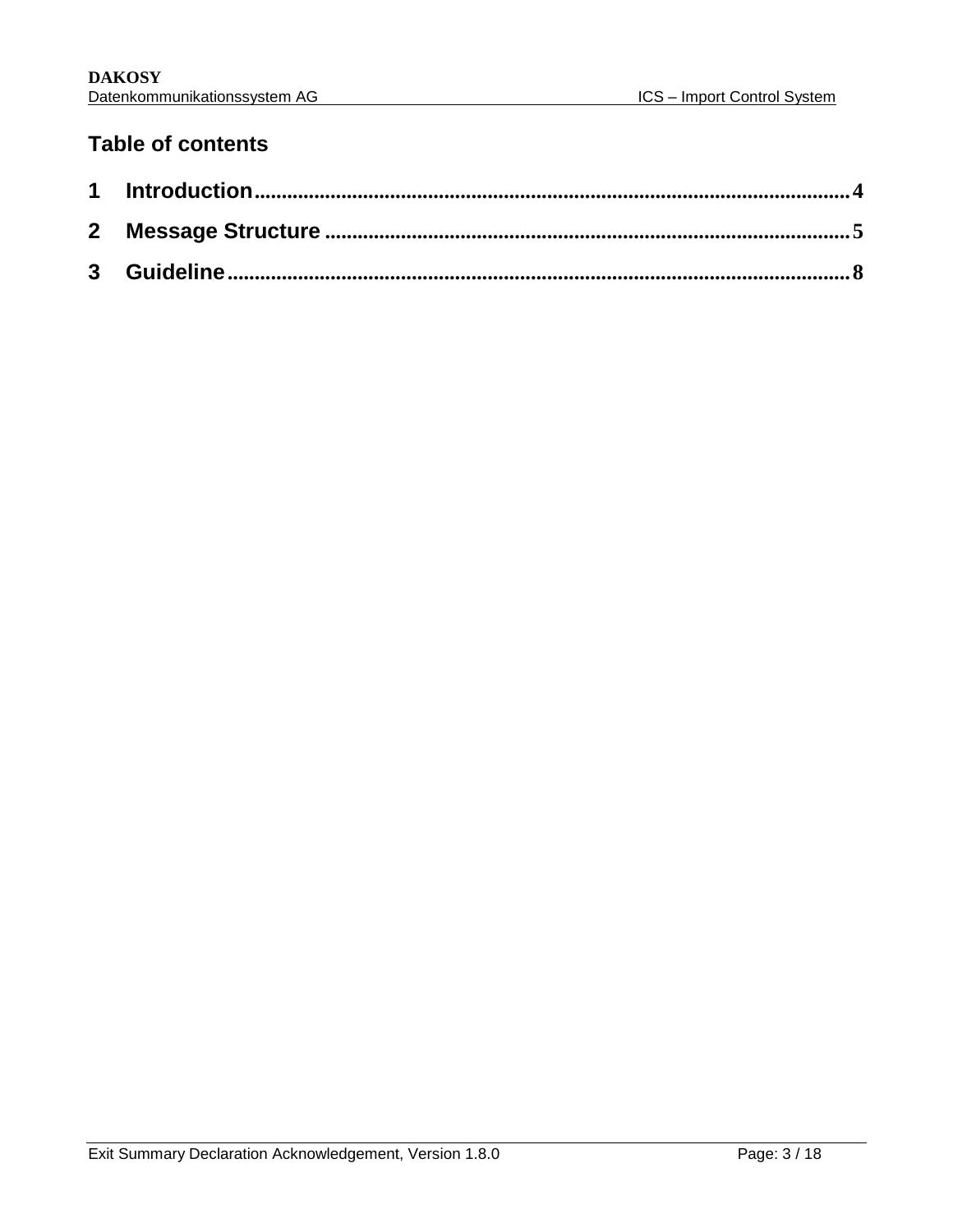# <span id="page-3-0"></span>**1 Introduction**

This document describes the XML Message "ExitSummaryDeclarationAck" which is used within the ZODIAK ICS XML Interface in order to forward the acceptance of an ExitSummary Declaration to the customer.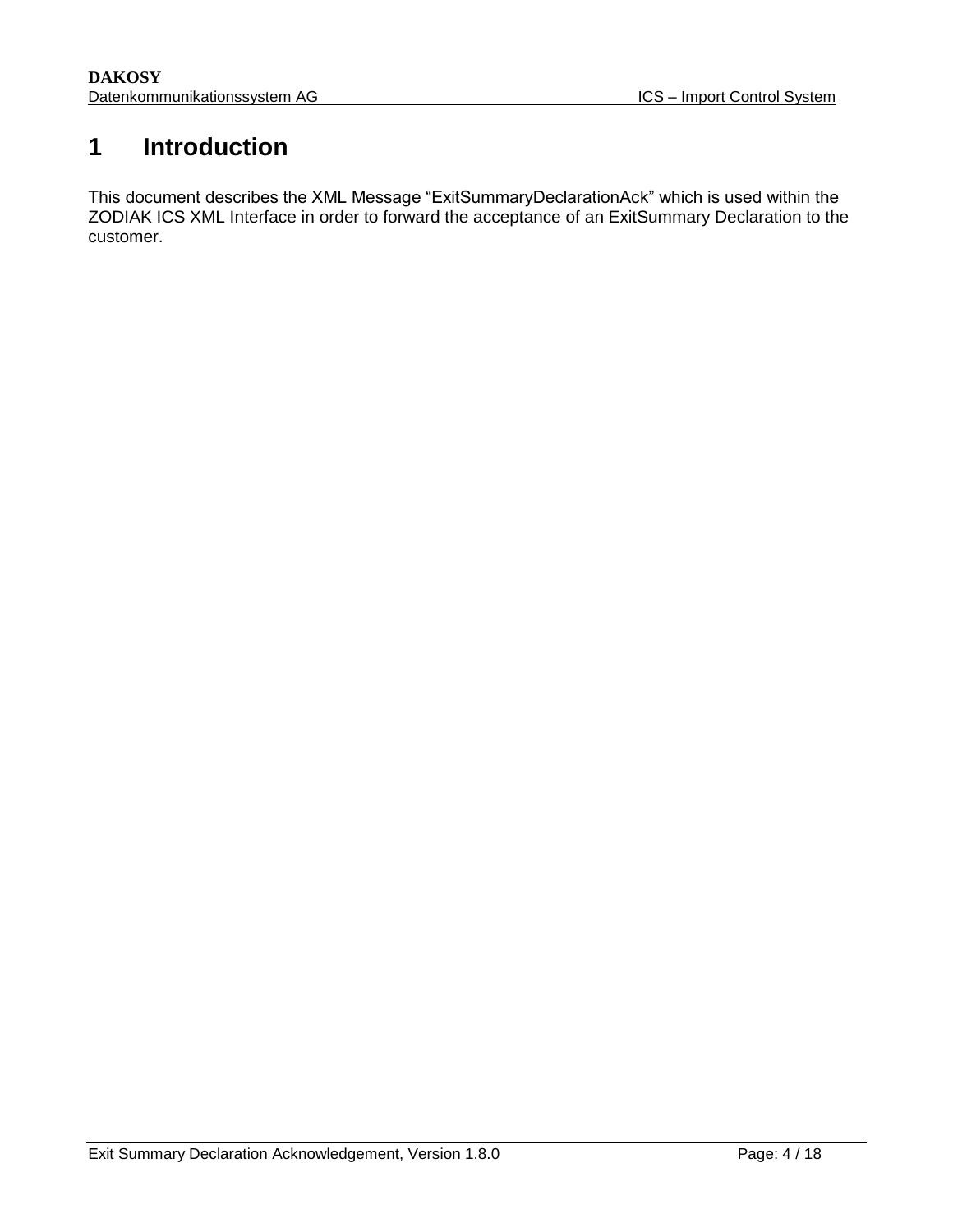# <span id="page-4-0"></span>**Message Structure**

| <b>Occurrence</b> | Element/Attribute                  |
|-------------------|------------------------------------|
|                   | <b>EXSMessage</b>                  |
| $1 - 1$           | - xs:sequence                      |
| 1<br>1.           | <b>Transaction</b>                 |
| $\dots$ 1         | xs:sequence                        |
| 1.1               | - IOPartner                        |
| 01                | - IODivision1                      |
| $0 \t  1$         | - IODivision2                      |
| 01                | - IODivision3                      |
| 01                | - OrgUnit                          |
| 11                | - IOReference                      |
| 11                | - IODateTime                       |
| 11                | - Version                          |
| 11                | <b>Messages</b>                    |
| 1<br>1.           | xs:sequence                        |
| $\dots$ 1         | xs:choice                          |
| 11                | <b>ExitSummaryDeclarationAck</b>   |
| 11                | xs:sequence                        |
| 1<br>1.           | ObjectIdentification               |
| 11                | xs:sequence                        |
| 11                | - ObjectName                       |
| 01                | <b>ObjectAlias</b>                 |
| $0 \t  1$         | - TypeOfDeclaration                |
| 01                | - OriginalMessageName              |
| 01                | - TransactionReference             |
| $\dots$ 1<br>0    | <b>EDIFACTMessageNo</b>            |
| 1                 | <b>DateOfReceipt</b>               |
| $\ldots$ 1        | <b>EventSeverity</b>               |
| 1                 | EventLocation                      |
| 1.1               | <b>Header</b>                      |
| $\ldots$ 1<br>1   | xs:sequence                        |
| . . 1<br>1.       | <b>LRN</b>                         |
| $\ldots$ 1<br>1   | <b>MRN</b>                         |
| 1.1               | <b>DateOfRegistration</b>          |
| $\dots 1$<br>1.   | PersonLodgingTheSummaryDeclaration |
| 1<br>1            | xs:sequence                        |
| 1<br>0            | - TIN                              |
| 0.1               | - BranchNumber                     |
| $\ldots$ 1<br>0   | - Address                          |
| 1<br>$1 \quad$    | xs:sequence                        |
| 0.1               | <b>Name</b>                        |
| $\dots$ 1<br>0    | - Name2                            |
| $0 \t  1$         | - StreetAndNumber                  |
| 01                | - Country                          |
| $\dots$ 1<br>0    | <b>Postcode</b>                    |
| 1                 | - City                             |
| 0.1               | - LanguageCode                     |
| $\ldots$ 1<br>0   | <b>CustomsInterventions</b>        |
| $\ldots$ 1        | xs:sequence                        |
| 1  999            | <b>CustomsIntervention</b>         |
| 1<br>1.           | - xs:sequence                      |
| 0.1               | - GoodsItemNumber                  |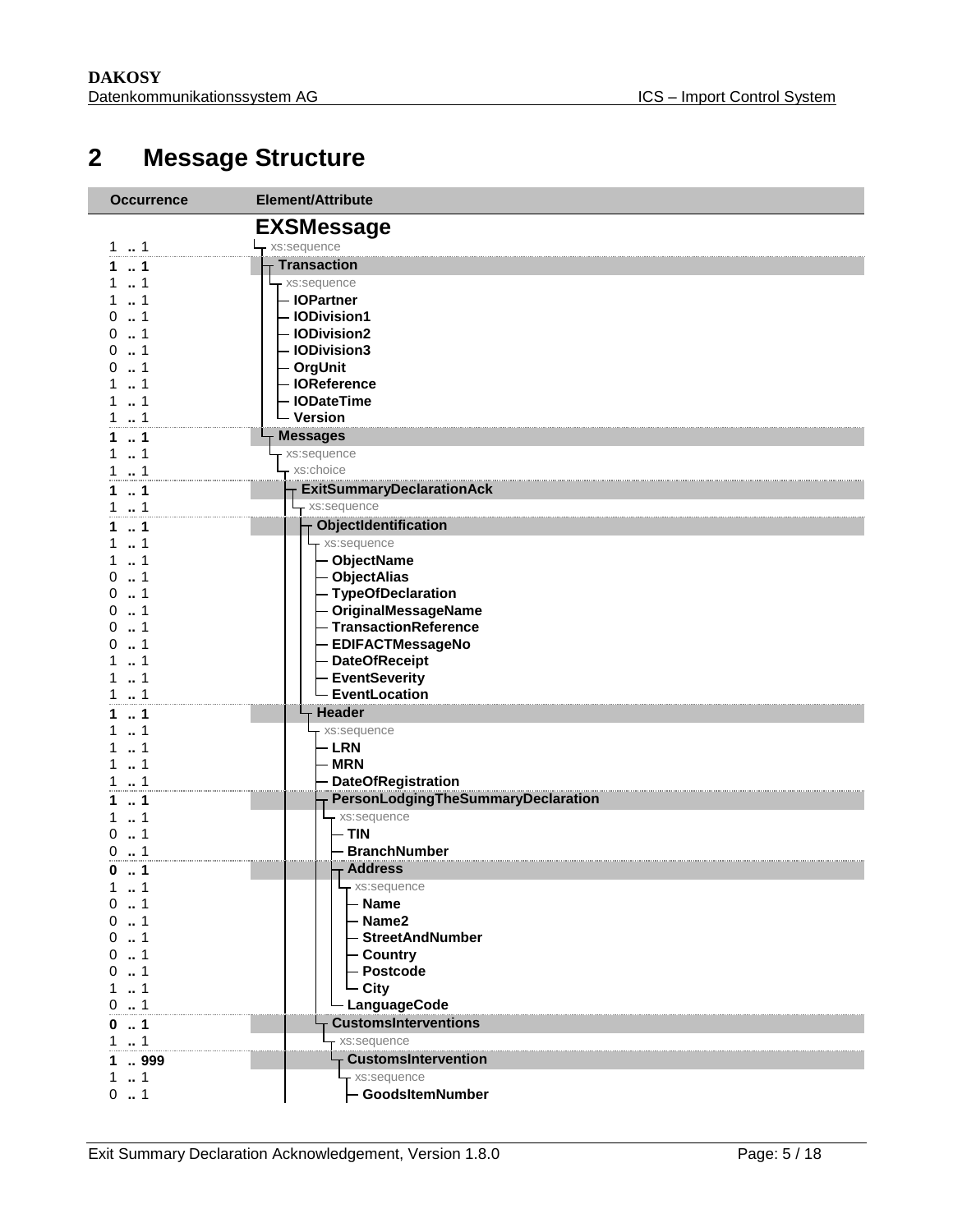| <b>Occurrence</b>     | Element/Attribute                            |
|-----------------------|----------------------------------------------|
| $1 \t{.} 1$           |                                              |
| 0.1                   | <b>Code</b><br>- Text                        |
| 1.1                   | <b>ExitSummaryControlNotification</b>        |
| 11                    | xs:sequence                                  |
| 1.1                   | <b>ObjectIdentification</b>                  |
| 1.1                   | - xs:sequence                                |
| 11                    | - ObjectName                                 |
| 01                    | <b>ObjectAlias</b>                           |
| 0.1                   | - TypeOfDeclaration                          |
| 01                    | - OriginalMessageName                        |
| $0 \t  1$             | - TransactionReference                       |
| $0 \dots 1$           | - EDIFACTMessageNo                           |
| 11<br>1.1             | <b>DateOfReceipt</b><br><b>EventSeverity</b> |
| 1.1                   | <b>EventLocation</b>                         |
| $\ldots$ 1<br>1.      | Header                                       |
| 11                    | xs:sequence                                  |
| $\dots$ 1<br>1.       | - LRN                                        |
| 1<br>$\dots$ 1        | <b>MRN</b>                                   |
| 1.1                   | <b>NotificationDateAndTime</b>               |
| $\ldots$ 1<br>1       | PersonLodgingTheSummaryDeclaration           |
| 11                    | xs:sequence                                  |
| $0 \t  1$             | - TIN                                        |
| 0.1                   | <b>BranchNumber</b>                          |
| $\ldots$ 1<br>0       | <b>Address</b>                               |
| $1 \t  1$             | xs:sequence                                  |
| $0 \dots 1$           | - Name                                       |
| 01<br>01              | - Name2<br>- StreetAndNumber                 |
| $0 \dots 1$           | - Country                                    |
| 1<br>0                | Postcode                                     |
| $\dots$ 1<br>1        | - City                                       |
| 0.1                   | <b>LanguageCode</b>                          |
| 0.1                   | xs:sequence                                  |
| 1<br>0                | <b>ContactPerson</b>                         |
| 1<br>1                | xs:sequence                                  |
| 1<br>1.               | - Name                                       |
| 1<br>0                | - CompanyPosition                            |
| 1.1<br>$\dots$ 1<br>0 | PhoneNumber<br>Fax                           |
| $\dots$ 1<br>0        | <b>EmailAddress</b>                          |
| $0 \dots 1$           | <b>RIN</b>                                   |
| 1<br>1.               | <b>CustomsOfficeAtExit</b>                   |
| $\cdot$ 1<br>1        | xs:choice                                    |
| $\dots$ 1<br>1        | - ReferenceNumber                            |
| 1.1                   | - LocationCode                               |
| 1<br>1                | <b>GoodsItems</b>                            |
| 11                    | xs:sequence                                  |
| 999<br>1.             | <b>GoodsItem</b>                             |
| 1<br>1.               | xs:sequence                                  |
| 11                    | - GoodsItemNumber                            |
| 0.1                   | - TextualDescription                         |
| 0.1                   | <b>CommercialReferenceNumber</b>             |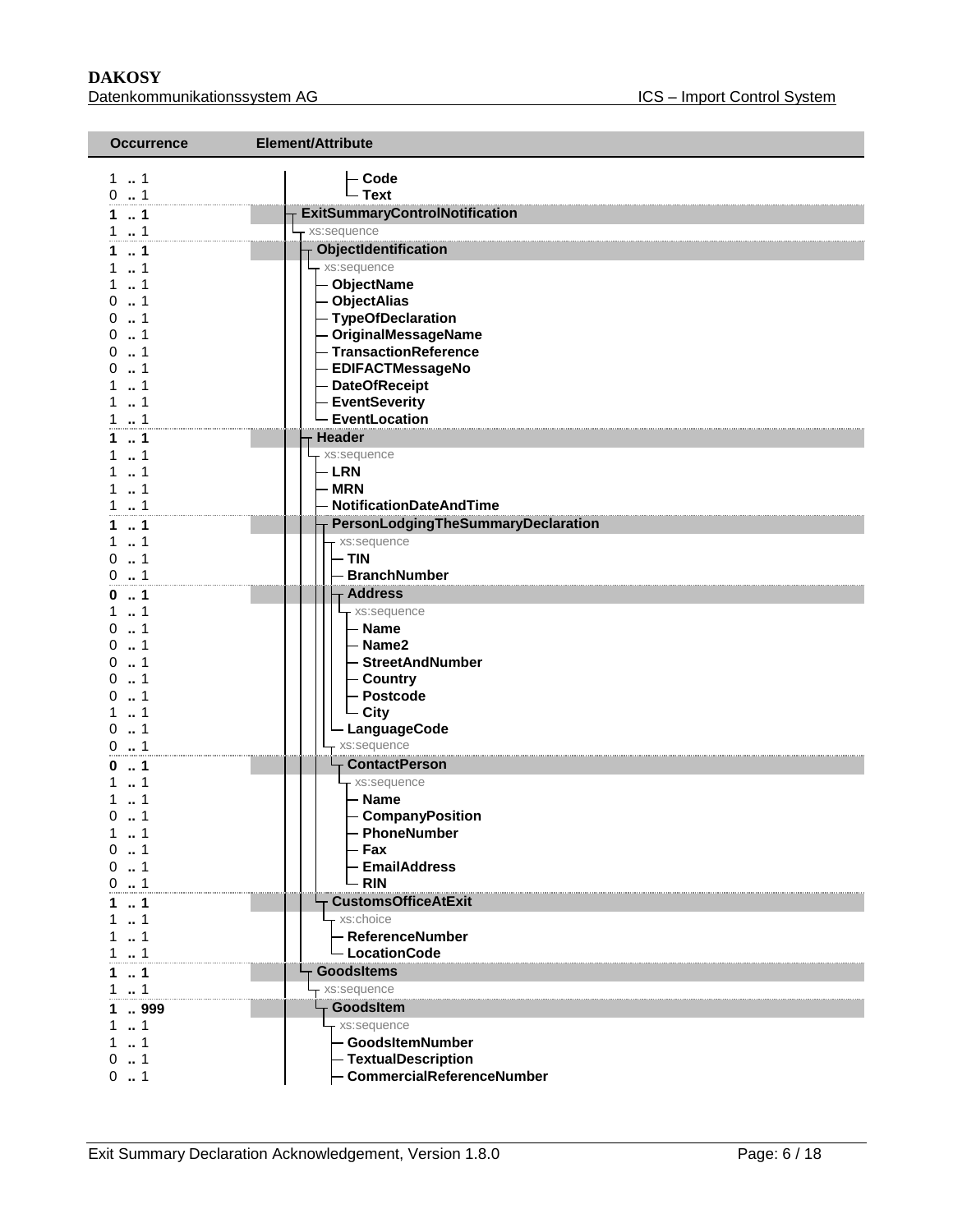**DAKOSY**<br>
<u>Datenkommunikationssystem AG</u><br>
Matenkommunikationssystem AG Datenkommunikationssystem AG

| <b>Occurrence</b> | Element/Attribute                                   |  |
|-------------------|-----------------------------------------------------|--|
|                   |                                                     |  |
| 1. . 1            | <b>CustomsInterventions</b>                         |  |
| 11                | xs:sequence<br><b>CustomsIntervention</b>           |  |
| 999<br>11         |                                                     |  |
| $\ldots$ 1<br>1.  | xs:sequence<br>- Code                               |  |
| 0.1               | - Text                                              |  |
| $\ldots$ 1        | <b>ExitSummaryStatus</b>                            |  |
| $\ldots$ 1        | xs:sequence                                         |  |
| $\ldots$ 1        | ObjectIdentification                                |  |
| 1                 | xs:sequence                                         |  |
| $\ldots$ 1<br>1.  | - ObjectName                                        |  |
| 1<br>0            | - ObjectAlias                                       |  |
| 1<br>0            | - TypeOfDeclaration                                 |  |
| 0<br>1            | - OriginalMessageName                               |  |
| 1<br>0            | - TransactionReference                              |  |
| 0<br>$\cdot$ 1    | - EDIFACTMessageNo                                  |  |
| 1<br>1            | - DateOfReceipt                                     |  |
| 1                 | <b>EventSeverity</b>                                |  |
| 1                 | - EventLocation                                     |  |
| 1                 | Header                                              |  |
| 1                 | xs:sequence                                         |  |
| 1                 | - LRN                                               |  |
| $\cdot$ 1<br>1    | - MRN                                               |  |
| $\dots$ 1<br>1.   | NotificationDateAndTime<br><b>DeclarationStatus</b> |  |
| 1<br>0            | <b>RejectionReason</b>                              |  |
| $\ldots$ 1<br>1.  | PersonLodgingTheSummaryDeclaration                  |  |
| $\dots$ 1<br>1    | xs:sequence                                         |  |
| $\dots$ 1<br>0    | - TIN                                               |  |
| 1<br>0            | <b>BranchNumber</b>                                 |  |
| $\ldots$ 1<br>0   | <b>Address</b>                                      |  |
| $\dots$ 1<br>1.   | xs:sequence                                         |  |
| $\dots$ 1<br>0    | – Name                                              |  |
| 1<br>0            | - Name2                                             |  |
| $\cdot$ 1<br>0    | - StreetAndNumber                                   |  |
| 1<br>0            | - Country                                           |  |
| O<br>1            | Postcode                                            |  |
| $\ldots$ 1<br>1.  | - City                                              |  |
| $0 \dots 1$       | └ LanguageCode                                      |  |
| $0 \t  1$         | xs:sequence<br><b>ContactPerson</b>                 |  |
| 1<br>0<br>11      | - xs:sequence                                       |  |
| 11                | $-$ Name                                            |  |
| 01                | - CompanyPosition                                   |  |
| $1 \t  1$         | - PhoneNumber                                       |  |
| 01                | – Fax                                               |  |
| 01                | - EmailAddress                                      |  |
| 0.1               | $-$ RIN                                             |  |
| 1<br>1.           | <b>CustomsOfficeAtExit</b>                          |  |
| 11                | xs:choice                                           |  |
| 1                 | - ReferenceNumber                                   |  |
| 1.1               | - LocationCode                                      |  |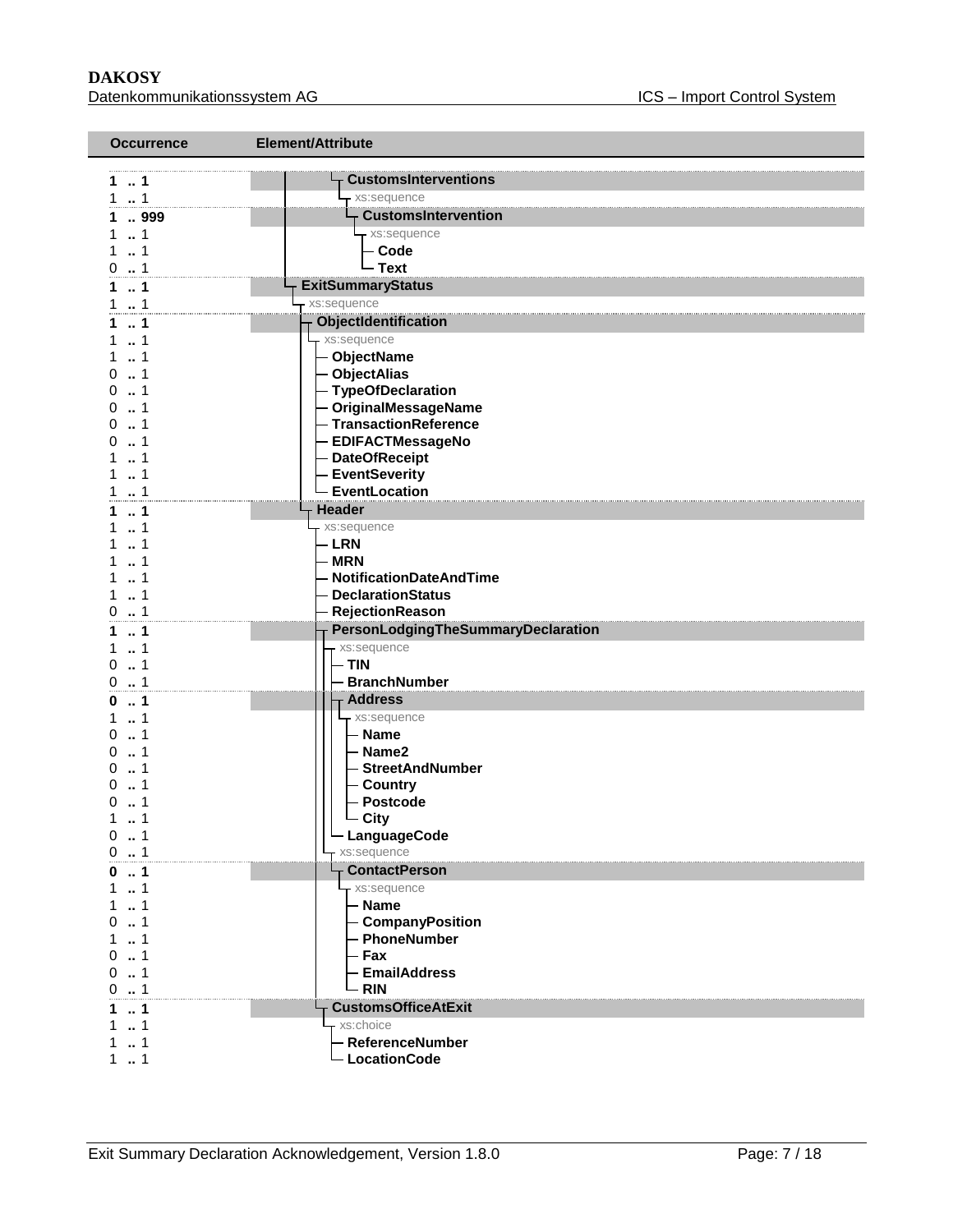# <span id="page-7-0"></span>**3 Guideline**

| Element/Attribute                | <b>Annotation</b>                                                                                 |  |  |
|----------------------------------|---------------------------------------------------------------------------------------------------|--|--|
| <b>EXSMessage</b>                |                                                                                                   |  |  |
| xs:sequence                      | Occurence<br>$1 - 1$                                                                              |  |  |
| <b>Transaction</b>               | $1 - 1$<br>Occurence                                                                              |  |  |
| xs:sequence                      | 1  1<br>Occurence                                                                                 |  |  |
| - IOPartner                      | $1 \quad 1$<br>Occurence                                                                          |  |  |
|                                  | . 10<br>Length                                                                                    |  |  |
| - IODivision1                    | Occurence<br>$0 \t . 1$                                                                           |  |  |
|                                  | $\cdot$ 10<br>Length                                                                              |  |  |
| <b>IODivision2</b>               | $0 \t . 1$<br>Occurence                                                                           |  |  |
|                                  | Length<br>. 10                                                                                    |  |  |
| <b>IODivision3</b>               | $0 \t . 1$<br>Occurence                                                                           |  |  |
|                                  | . 10<br>Length                                                                                    |  |  |
| OrgUnit                          | $0 \t . 1$<br>Occurence                                                                           |  |  |
|                                  | .256<br>Length                                                                                    |  |  |
| <b>IOReference</b>               | Occurence<br>$1 \t  \t 1$                                                                         |  |  |
| <b>IODateTime</b>                | Length<br>. 35<br>$1 \t  1$<br>Occurence                                                          |  |  |
| - Version                        | $1 - 1$                                                                                           |  |  |
|                                  | Occurence<br>$\cdot$ 3<br>Length                                                                  |  |  |
|                                  | 006 007<br>Pattern                                                                                |  |  |
|                                  | This field should contain the following value: 007<br><b>Remark</b>                               |  |  |
| <b>Messages</b>                  | Occurence                                                                                         |  |  |
|                                  | $1 - 1$<br>$1 \quad 1$<br>Occurence                                                               |  |  |
| xs:sequence<br>xs:choice         | $1 - 1$<br><b>Occurence</b>                                                                       |  |  |
| <b>ExitSummaryDeclarationAck</b> | $1 - 1$<br><b>Occurence</b>                                                                       |  |  |
|                                  | $1 \t  \t 1$<br>Occurence                                                                         |  |  |
| xs:sequence                      | $1 - 1$                                                                                           |  |  |
| ObjectIdentification             | Occurence<br>$1 - 1$                                                                              |  |  |
| <sub>r</sub> xs:sequence         | Occurence                                                                                         |  |  |
| ObjectName                       | $1 \t . 1$<br>Occurence<br>$\frac{35}{2}$<br>Length                                               |  |  |
|                                  | Messages sent from ZODIAK ICS will contain the local<br><b>Remark</b>                             |  |  |
|                                  | reference number in their ObjectName field                                                        |  |  |
| <b>ObjectAlias</b>               | $0 \t . 1$<br>Occurence                                                                           |  |  |
|                                  | $\frac{1}{2}$ 35<br>Length                                                                        |  |  |
|                                  | 2. Objekt Name<br><b>Description</b>                                                              |  |  |
|                                  | Unused in ZODIAK ICS<br><b>Remark</b>                                                             |  |  |
| <b>TypeOfDeclaration</b>         | <b>Occurence</b><br>$0 \t  1$                                                                     |  |  |
|                                  | <b>Default</b><br>ORIGINAL                                                                        |  |  |
|                                  | 10<br>Length                                                                                      |  |  |
|                                  | This field is used to distinguish between original and<br><b>Description</b>                      |  |  |
|                                  | update messages of the EntrySummaryDeclaration resp.                                              |  |  |
|                                  | the EntrySummaryDeclarationAck.                                                                   |  |  |
| <b>OriginalMessageName</b>       | occurence<br>$0 \ldots 1$                                                                         |  |  |
|                                  | Length<br>10                                                                                      |  |  |
|                                  | Description<br>For messages sent from customs, this field contains the                            |  |  |
|                                  | TAXUD name of the original message                                                                |  |  |
|                                  | Messages from German customs might contain<br>Remark<br>"E_FEHLER" instead of a "real" TAXUD name |  |  |
|                                  |                                                                                                   |  |  |
|                                  | <b>Applicable Codes</b><br><b>E_ARI_REJ</b>                                                       |  |  |
|                                  | <b>E ARN VAL</b>                                                                                  |  |  |
|                                  | E_DIV_ACK                                                                                         |  |  |
|                                  | E_DIV_REJ                                                                                         |  |  |
|                                  | <b>E_ENS_ARJ</b>                                                                                  |  |  |
|                                  | E_ENS_REJ                                                                                         |  |  |
|                                  | E_ENS_STA                                                                                         |  |  |
|                                  | <b>E_EXS_ACK</b>                                                                                  |  |  |
|                                  | NLBB15                                                                                            |  |  |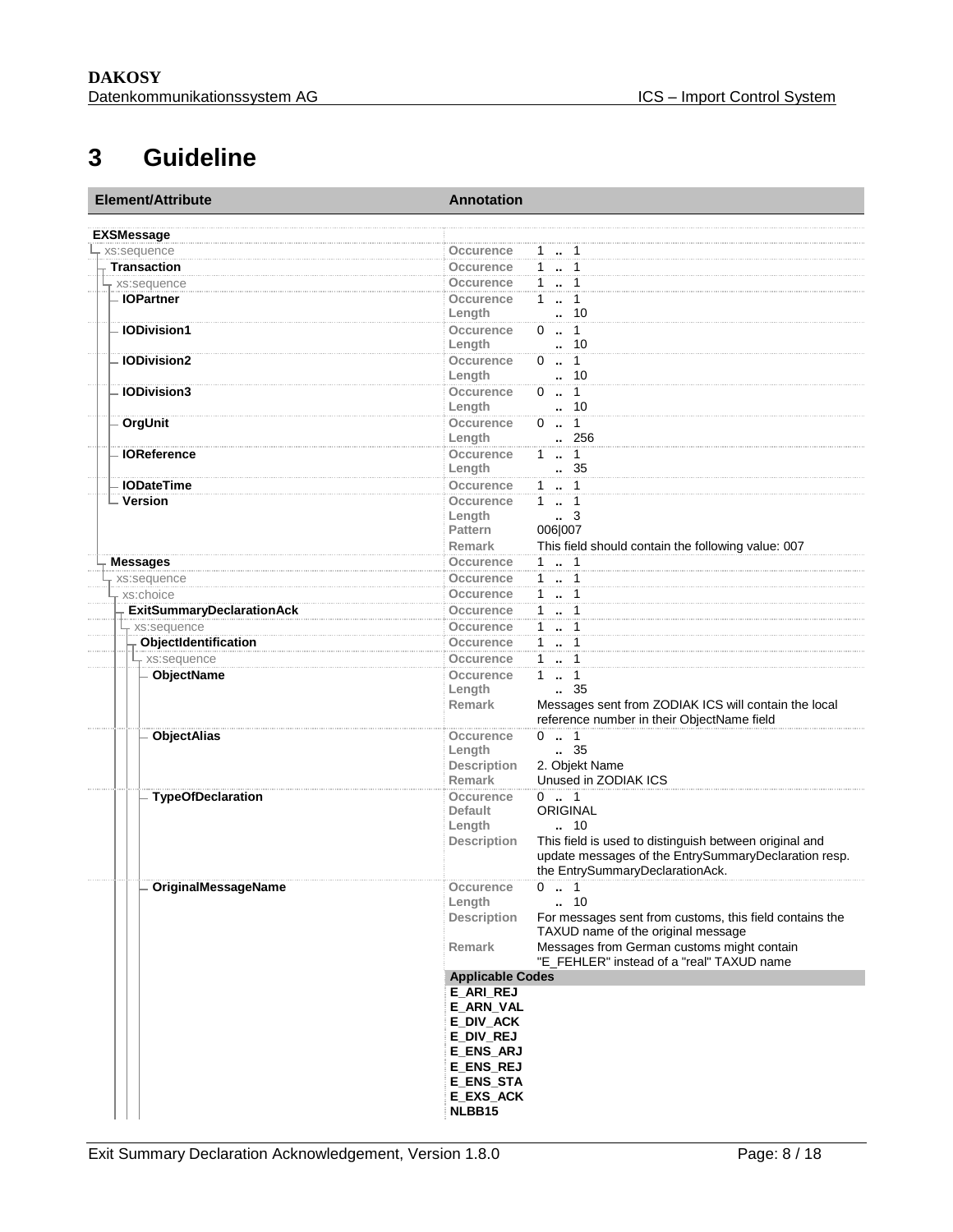# **DAKOSY**

Datenkommunikationssystem AG **ICS** – Import Control System

| <b>Element/Attribute</b>    | <b>Annotation</b>                                                                                                                           |                                                                                                                                                                                                                                                                                                                                                                                                                                                                                                                                                                                                                                                                                      |  |
|-----------------------------|---------------------------------------------------------------------------------------------------------------------------------------------|--------------------------------------------------------------------------------------------------------------------------------------------------------------------------------------------------------------------------------------------------------------------------------------------------------------------------------------------------------------------------------------------------------------------------------------------------------------------------------------------------------------------------------------------------------------------------------------------------------------------------------------------------------------------------------------|--|
|                             | <b>Applicable Codes</b><br>NLBB16<br>NLBB24                                                                                                 |                                                                                                                                                                                                                                                                                                                                                                                                                                                                                                                                                                                                                                                                                      |  |
|                             | NLBB51                                                                                                                                      |                                                                                                                                                                                                                                                                                                                                                                                                                                                                                                                                                                                                                                                                                      |  |
| <b>TransactionReference</b> | Occurence<br>Length<br>Description                                                                                                          | $0 \t  1$<br>$\frac{1}{2}$ 35<br>The TransactionReference element refers to the<br>IOReference of the original message which is<br>acknowledged/rejected.                                                                                                                                                                                                                                                                                                                                                                                                                                                                                                                            |  |
| <b>EDIFACTMessageNo</b>     | Occurence<br>Length<br><b>Description</b><br>Remark                                                                                         | $0 \t  1$<br>$\ldots$ 35<br>Unique message reference number assigned by customs<br>This field contains the technical reference of a customs<br>message which is transmitted to the customer via the<br>ZODIAK ICS XML interface                                                                                                                                                                                                                                                                                                                                                                                                                                                      |  |
| <b>DateOfReceipt</b>        | Occurence<br><b>Description</b><br><b>Remark</b>                                                                                            | 11<br>Date and time when the event reported occurred<br>For ZODIAK ICS, this field contains the date and time<br>when the original message (the one being acknowledged<br>of forwarded with this XML message) was received                                                                                                                                                                                                                                                                                                                                                                                                                                                           |  |
| <b>EventSeverity</b>        | Occurence<br>Length<br><b>Description</b>                                                                                                   | 11<br>$\ldots$ 10<br>Possible values are:<br>*OKAY<br>*WARNING<br>*ERROR                                                                                                                                                                                                                                                                                                                                                                                                                                                                                                                                                                                                             |  |
|                             | <b>Applicable Codes</b>                                                                                                                     |                                                                                                                                                                                                                                                                                                                                                                                                                                                                                                                                                                                                                                                                                      |  |
|                             | *ERROR<br>*OKAY<br>*WARNING                                                                                                                 |                                                                                                                                                                                                                                                                                                                                                                                                                                                                                                                                                                                                                                                                                      |  |
| EventLocation               | Occurence<br>Length<br><b>Description</b>                                                                                                   | 1 . 1<br>$\cdot$ 20<br>This field is used to indicate where in the communications<br>chain an error occured (at DAKOSY or at customs)                                                                                                                                                                                                                                                                                                                                                                                                                                                                                                                                                |  |
|                             | <b>Applicable Codes</b><br>*CUSTOMS-C<br>*CUSTOMS-G<br>*CUSTOMS-TE<br>*DAKOSY-CO<br>*DAKOSY-EDI-<br>*DAKOSY-ZOD<br><b>DAKOSY</b><br>customs |                                                                                                                                                                                                                                                                                                                                                                                                                                                                                                                                                                                                                                                                                      |  |
| Header                      | Occurence                                                                                                                                   | 1.1                                                                                                                                                                                                                                                                                                                                                                                                                                                                                                                                                                                                                                                                                  |  |
| xs:sequence<br>- LRN        | <b>Occurence</b><br>Occurence<br>Length<br><b>Description</b><br><b>Remark</b>                                                              | 1  1<br>11<br>22<br>Local Reference Number<br>Unique reference assigned by the message sender in<br>order to link the message with his inhouse system. The<br>LRN will be sent back in any customs response<br>messages.<br>Definition accd. TAXUD: "The Local Reference Number<br>(LRN)/Diversion LRN/Arrival LRN shall be a number/<br>identifier allocated by the sending TRADER for a specific<br>transaction (ENS, Arrival notification). It shall be unique<br>per Trader sending the transaction."<br>Note: For ENS to UK, RO and LV, DAKOSY will translate<br>the sender's LRN to a certain format required by these<br>countries' customs agencies. This means that the LRN |  |
|                             |                                                                                                                                             |                                                                                                                                                                                                                                                                                                                                                                                                                                                                                                                                                                                                                                                                                      |  |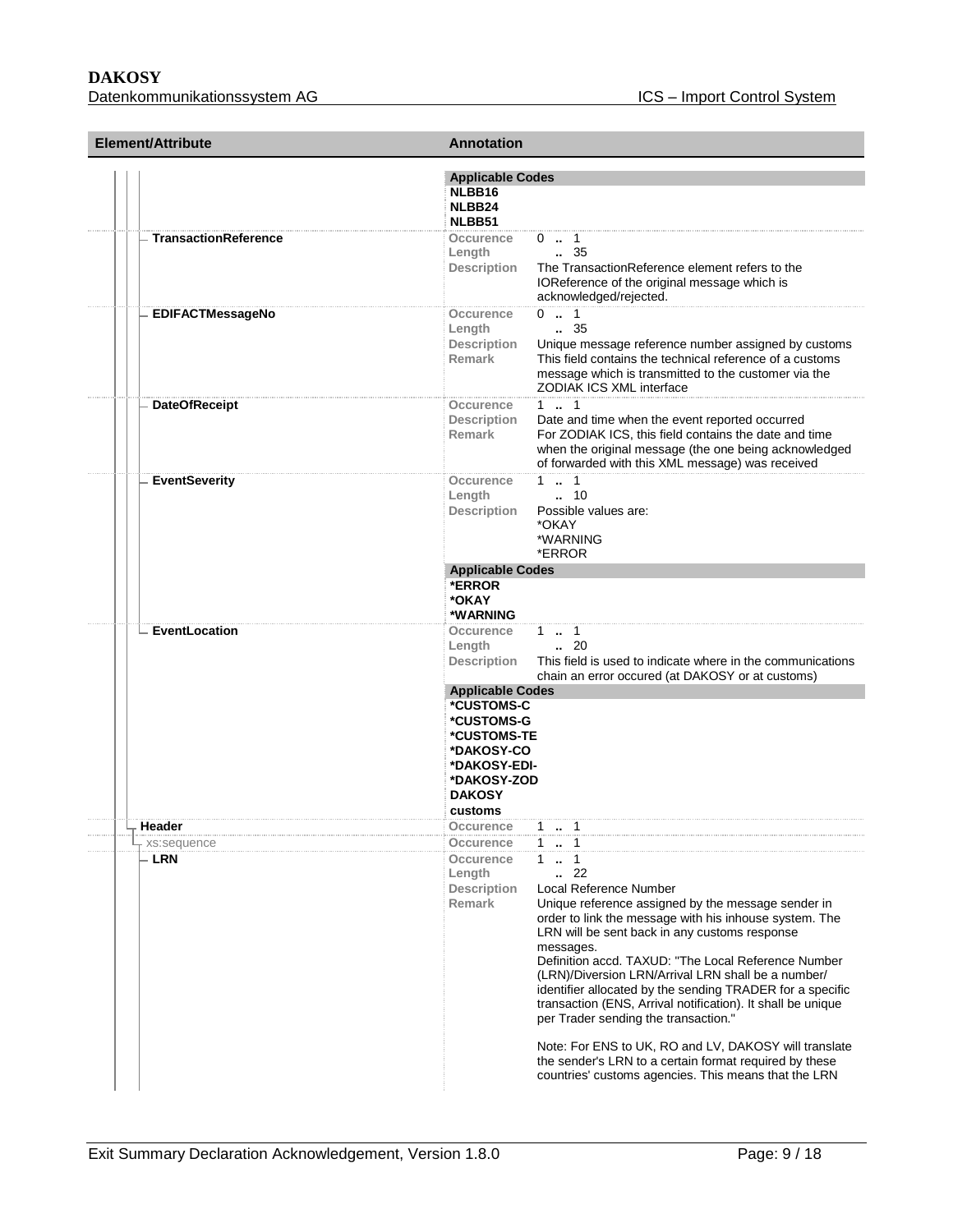| <b>Element/Attribute</b>                            | <b>Annotation</b>                                                                             |                                                                                                                                                                                                                                                                               |
|-----------------------------------------------------|-----------------------------------------------------------------------------------------------|-------------------------------------------------------------------------------------------------------------------------------------------------------------------------------------------------------------------------------------------------------------------------------|
|                                                     |                                                                                               | specifier here is not known to the customs agencies in<br>these countries.                                                                                                                                                                                                    |
| <b>MRN</b>                                          | <b>Occurence</b><br>Length<br>Pattern                                                         | $1 - 1$<br>1818<br>\d\d[A-Z]{2}[A-Za-z0-9]{14}                                                                                                                                                                                                                                |
|                                                     | <b>Description</b>                                                                            | MRN associated with the EXS declaration                                                                                                                                                                                                                                       |
| <b>DateOfRegistration</b>                           | Occurence                                                                                     | 1 . 1<br>11                                                                                                                                                                                                                                                                   |
| PersonLodgingTheSummaryDeclaration<br>- xs:sequence | Occurence<br>Occurence                                                                        | 1  1                                                                                                                                                                                                                                                                          |
| $-$ TIN                                             | Occurence                                                                                     | $0 \t . 1$                                                                                                                                                                                                                                                                    |
|                                                     | Length<br>Remark<br><b>Description</b>                                                        | $\cdot$ 17<br>An EORI-TIN consists of a two-digit countrycode (e.g.<br>'DE') and up to 15 alphanumeric characters, e.g.<br>CZ1234FGH55<br><b>EORI-TIN</b>                                                                                                                     |
| <b>BranchNumber</b>                                 | <b>Occurence</b>                                                                              | $0 \t  1$                                                                                                                                                                                                                                                                     |
|                                                     | Pattern<br><b>Remark</b>                                                                      | $\{d\}$<br>The branch number is 4-digit numeric. '0000' must be<br>transmitted, if the participant did not apply for branch<br>number(s).<br>Branch (0000 - 9999).                                                                                                            |
| <b>Address</b>                                      | Occurence                                                                                     | $0 \t  1$                                                                                                                                                                                                                                                                     |
| xs:sequence                                         | <b>Occurence</b>                                                                              | $1 - 1$                                                                                                                                                                                                                                                                       |
| Name                                                | Occurence<br>Length                                                                           | $0 \t  1$<br>35                                                                                                                                                                                                                                                               |
| Name2                                               | Occurence<br>Length<br>Description<br><b>Remark</b>                                           | $0 \t . 1$<br>$\, 35$<br><b>Name Continuation</b><br>This field is used for sending the 2nd part of the company<br>name (if the name is longer than 35 char). It is used by<br>Finnish customs only.                                                                          |
| <b>StreetAndNumber</b>                              | Occurence<br>Length                                                                           | $0 \t  1$<br>. 35                                                                                                                                                                                                                                                             |
| Country                                             | Occurence<br><b>Pattern</b>                                                                   | $0 \t  \t 1$<br>$[a-zA-Z]\{2\}$                                                                                                                                                                                                                                               |
| Postcode                                            | Occurence<br>Length                                                                           | $0 \t  1$<br>9                                                                                                                                                                                                                                                                |
| $\overline{\phantom{a}}$ City                       | Occurence<br>Length                                                                           | $1 - 1$<br>$\, 35$                                                                                                                                                                                                                                                            |
| - LanguageCode                                      | Occurence<br>Pattern<br><b>Description</b>                                                    | $0 \t  1$<br>$[a-zA-Z]\{2\}$<br>This field can be used to provide a two-character language<br>code, describing the language used for address and<br>contact data. Whether this field is used and whether it is<br>mandatory depends on the receiving country of a<br>message. |
| <b>CustomsInterventions</b>                         | Occurence                                                                                     | $0 \t  1$                                                                                                                                                                                                                                                                     |
| xs:sequence                                         | Occurence                                                                                     | $1 - 1$                                                                                                                                                                                                                                                                       |
| <b>CustomsIntervention</b>                          | Occurence                                                                                     | 1 . 999                                                                                                                                                                                                                                                                       |
| xs:sequence<br><b>GoodsItemNumber</b>               | Occurence<br>Occurence<br><b>FractionDigits 0</b><br><b>TotalDigits</b><br><b>Description</b> | $1 - 1$<br>$0 \t . 1$<br>5<br>Item number of related item in the entry summary<br>declaration                                                                                                                                                                                 |
| Code                                                | Occurence<br>Length<br><b>Description</b>                                                     | $1 \t1 \t1$<br>$\cdot$ 4<br>Coding for Customs intervention                                                                                                                                                                                                                   |
|                                                     | <b>Applicable Codes</b><br>A001                                                               | Do Not Load                                                                                                                                                                                                                                                                   |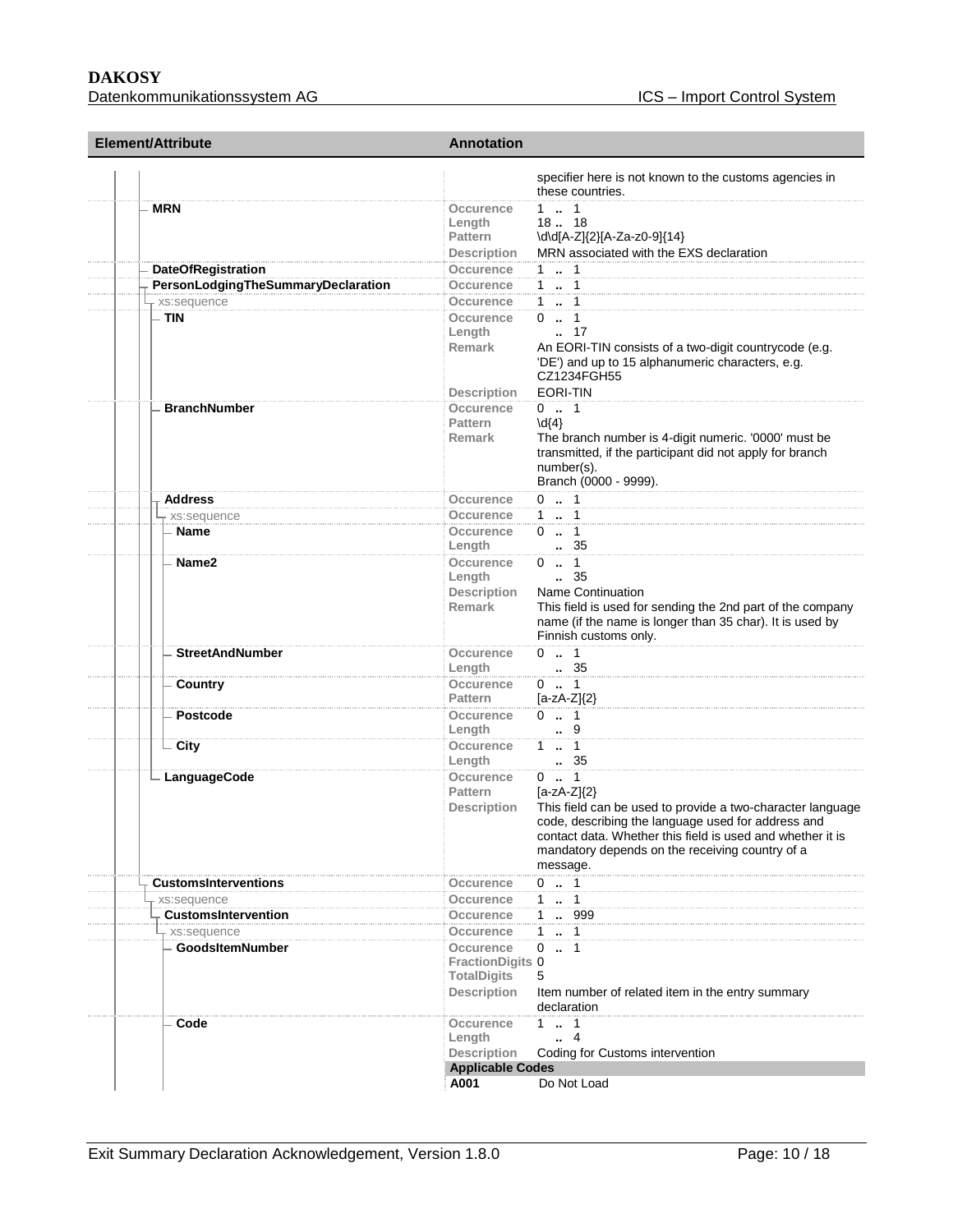#### **DAKOSY**  Datenkommunikationssystem AG **ICS** – Import Control System

| Element/Attribute                     | <b>Annotation</b><br><b>Applicable Codes</b>                                                                                                                             |                                                                                                                                                                                                                               |  |
|---------------------------------------|--------------------------------------------------------------------------------------------------------------------------------------------------------------------------|-------------------------------------------------------------------------------------------------------------------------------------------------------------------------------------------------------------------------------|--|
|                                       |                                                                                                                                                                          |                                                                                                                                                                                                                               |  |
|                                       | D001                                                                                                                                                                     | Document Inspection                                                                                                                                                                                                           |  |
|                                       | P001<br><b>S001</b>                                                                                                                                                      | Inspection of physical goods<br>Seals Inspection                                                                                                                                                                              |  |
| – Text                                | Occurence<br>Length                                                                                                                                                      | $0 \t  1$<br>350                                                                                                                                                                                                              |  |
|                                       | Description                                                                                                                                                              | Description of Customs intervention (text)                                                                                                                                                                                    |  |
| <b>ExitSummaryControlNotification</b> | Occurence                                                                                                                                                                | 1  1                                                                                                                                                                                                                          |  |
| xs:sequence                           | Occurence                                                                                                                                                                | $1 - 1$                                                                                                                                                                                                                       |  |
| ObjectIdentification                  | Occurence                                                                                                                                                                | 1  1                                                                                                                                                                                                                          |  |
| + xs:sequence                         | Occurence                                                                                                                                                                | 1  1                                                                                                                                                                                                                          |  |
| ObjectName                            | Occurence<br>Length<br><b>Remark</b>                                                                                                                                     | 1.1<br>$\frac{1}{2}$ 35<br>Messages sent from ZODIAK ICS will contain the local<br>reference number in their ObjectName field                                                                                                 |  |
| <b>ObjectAlias</b>                    | Occurence<br>Length<br>Description                                                                                                                                       | $0 \t  1$<br>$\, 35$<br>2. Objekt Name                                                                                                                                                                                        |  |
| <b>TypeOfDeclaration</b>              | <b>Remark</b><br><b>Occurence</b><br><b>Default</b>                                                                                                                      | Unused in ZODIAK ICS<br>$0 \t  1$<br>ORIGINAL                                                                                                                                                                                 |  |
|                                       | Length<br><b>Description</b>                                                                                                                                             | 10<br>This field is used to distinguish between original and<br>update messages of the EntrySummaryDeclaration resp.<br>the EntrySummaryDeclarationAck.                                                                       |  |
| OriginalMessageName                   | Occurence<br>Length<br><b>Description</b><br><b>Remark</b>                                                                                                               | $0 \t  1$<br>10<br>For messages sent from customs, this field contains the<br>TAXUD name of the original message<br>Messages from German customs might contain<br>"E_FEHLER" instead of a "real" TAXUD name                   |  |
|                                       | <b>Applicable Codes</b>                                                                                                                                                  |                                                                                                                                                                                                                               |  |
|                                       | <b>E_ARI_REJ</b>                                                                                                                                                         |                                                                                                                                                                                                                               |  |
| <b>TransactionReference</b>           | E_ARN_VAL<br>E_DIV_ACK<br><b>E_DIV_REJ</b><br><b>E_ENS_ARJ</b><br><b>E_ENS_REJ</b><br><b>E_ENS_STA</b><br>E_EXS_ACK<br>NLBB15<br>NLBB16<br>NLBB24<br>NLBB51<br>Occurence | $0 \t  1$                                                                                                                                                                                                                     |  |
|                                       | Length<br><b>Description</b>                                                                                                                                             | $\, 35$<br>The TransactionReference element refers to the<br>IOReference of the original message which is<br>acknowledged/rejected.                                                                                           |  |
| <b>EDIFACTMessageNo</b>               | Occurence<br>Length<br><b>Description</b><br><b>Remark</b>                                                                                                               | $0 \t  1$<br>35<br>Unique message reference number assigned by customs<br>This field contains the technical reference of a customs<br>message which is transmitted to the customer via the<br><b>ZODIAK ICS XML interface</b> |  |
| <b>DateOfReceipt</b>                  | Occurence<br><b>Description</b><br>Remark                                                                                                                                | 1 . 1<br>Date and time when the event reported occured<br>For ZODIAK ICS, this field contains the date and time<br>when the original message (the one being acknowledged<br>of forwarded with this XML message) was received  |  |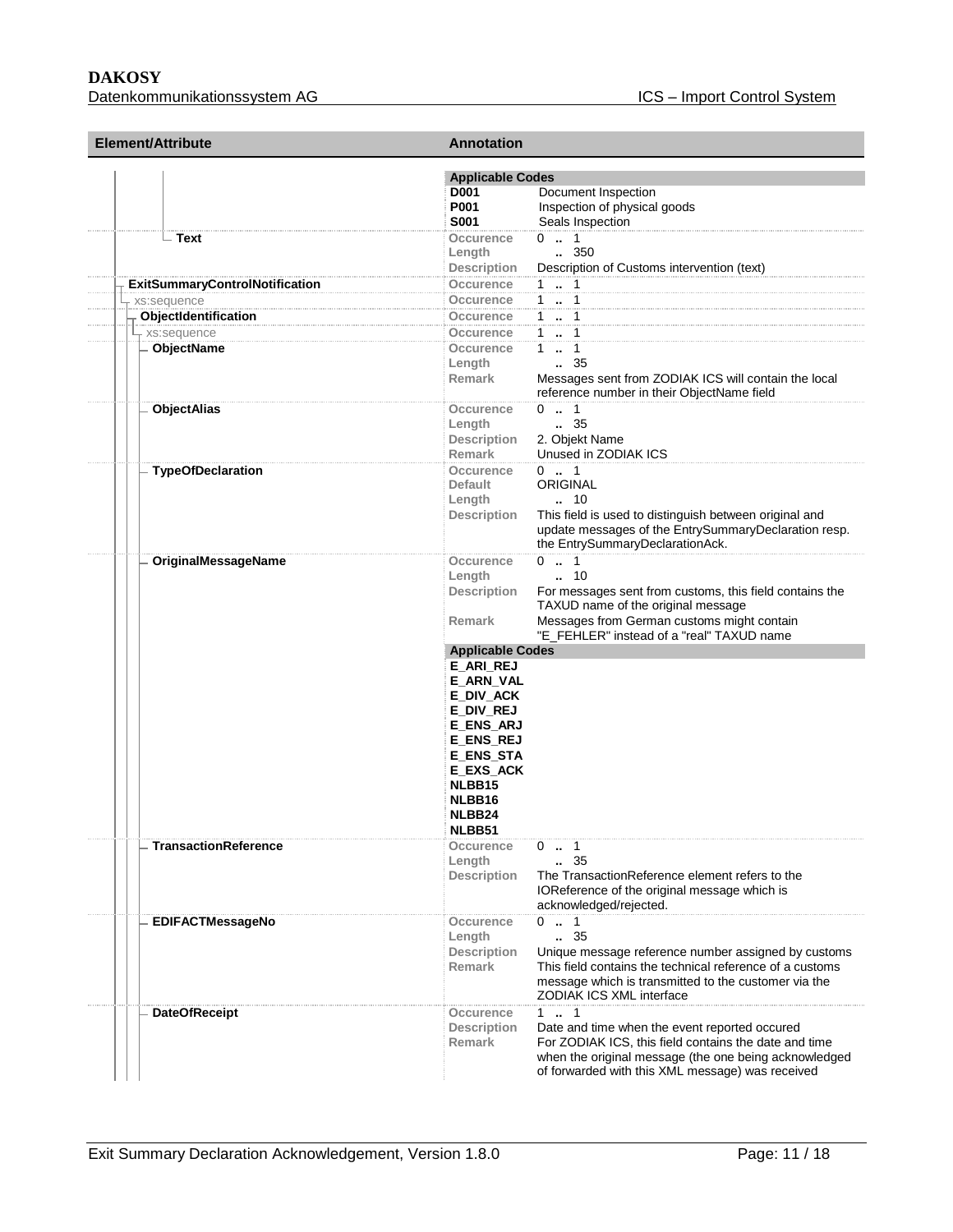| Element/Attribute                  | <b>Annotation</b>                                                                                                                           |                                                                                                                                                                                                                                                                                                                                                                                                                                                                                                                                                                                                                                                                                                                                                                         |
|------------------------------------|---------------------------------------------------------------------------------------------------------------------------------------------|-------------------------------------------------------------------------------------------------------------------------------------------------------------------------------------------------------------------------------------------------------------------------------------------------------------------------------------------------------------------------------------------------------------------------------------------------------------------------------------------------------------------------------------------------------------------------------------------------------------------------------------------------------------------------------------------------------------------------------------------------------------------------|
| <b>EventSeverity</b>               | Occurence<br>Length<br><b>Description</b><br><b>Applicable Codes</b><br>*ERROR                                                              | 1.1<br>$\ldots$ 10<br>Possible values are:<br>*OKAY<br>*WARNING<br>*ERROR                                                                                                                                                                                                                                                                                                                                                                                                                                                                                                                                                                                                                                                                                               |
| EventLocation                      | *OKAY<br>*WARNING<br>Occurence                                                                                                              | 1 . 1                                                                                                                                                                                                                                                                                                                                                                                                                                                                                                                                                                                                                                                                                                                                                                   |
|                                    | Length<br><b>Description</b>                                                                                                                | $\cdot$ 20<br>This field is used to indicate where in the communications<br>chain an error occurred (at DAKOSY or at customs)                                                                                                                                                                                                                                                                                                                                                                                                                                                                                                                                                                                                                                           |
|                                    | <b>Applicable Codes</b><br>*CUSTOMS-C<br>*CUSTOMS-G<br>*CUSTOMS-TE<br>*DAKOSY-CO<br>*DAKOSY-EDI-<br>*DAKOSY-ZOD<br><b>DAKOSY</b><br>customs |                                                                                                                                                                                                                                                                                                                                                                                                                                                                                                                                                                                                                                                                                                                                                                         |
| Header                             | Occurence                                                                                                                                   | 1  1                                                                                                                                                                                                                                                                                                                                                                                                                                                                                                                                                                                                                                                                                                                                                                    |
| xs:sequence                        | Occurence                                                                                                                                   | $1 - 1$                                                                                                                                                                                                                                                                                                                                                                                                                                                                                                                                                                                                                                                                                                                                                                 |
| – LRN                              | Occurence<br>Length<br><b>Description</b><br><b>Remark</b>                                                                                  | $1 - 1$<br>$\cdot$ 22<br>Local Reference Number<br>Unique reference assigned by the message sender in<br>order to link the message with his inhouse system. The<br>LRN will be sent back in any customs response<br>messages.<br>Definition accd. TAXUD: "The Local Reference Number<br>(LRN)/Diversion LRN/Arrival LRN shall be a number/<br>identifier allocated by the sending TRADER for a specific<br>transaction (ENS, Arrival notification). It shall be unique<br>per Trader sending the transaction."<br>Note: For ENS to UK, RO and LV, DAKOSY will translate<br>the sender's LRN to a certain format required by these<br>countries' customs agencies. This means that the LRN<br>specifier here is not known to the customs agencies in<br>these countries. |
| <b>MRN</b>                         | Occurence<br>Length<br><b>Pattern</b><br><b>Description</b>                                                                                 | 1 . 1<br>18. 18<br>\d\d[A-Z]{2}[A-Za-z0-9]{14}<br>MRN associated with the EXS declaration                                                                                                                                                                                                                                                                                                                                                                                                                                                                                                                                                                                                                                                                               |
| <b>NotificationDateAndTime</b>     | Occurence<br><b>Description</b>                                                                                                             | $1 \t  1$<br>Date and time of the notification of Customs interventions                                                                                                                                                                                                                                                                                                                                                                                                                                                                                                                                                                                                                                                                                                 |
| PersonLodgingTheSummaryDeclaration | Occurence<br><b>Description</b>                                                                                                             | 1 . 1<br>Information about the person lodging the entry summary<br>declaration                                                                                                                                                                                                                                                                                                                                                                                                                                                                                                                                                                                                                                                                                          |
| xs:sequence                        | <b>Occurence</b>                                                                                                                            | 11                                                                                                                                                                                                                                                                                                                                                                                                                                                                                                                                                                                                                                                                                                                                                                      |
| TIN                                | Occurence<br>Length<br>Remark<br><b>Description</b>                                                                                         | 01<br>$\ldots$ 17<br>An EORI-TIN consists of a two-digit countrycode (e.g.<br>'DE') and up to 15 alphanumeric characters, e.g.<br>CZ1234FGH55<br><b>EORI-TIN</b>                                                                                                                                                                                                                                                                                                                                                                                                                                                                                                                                                                                                        |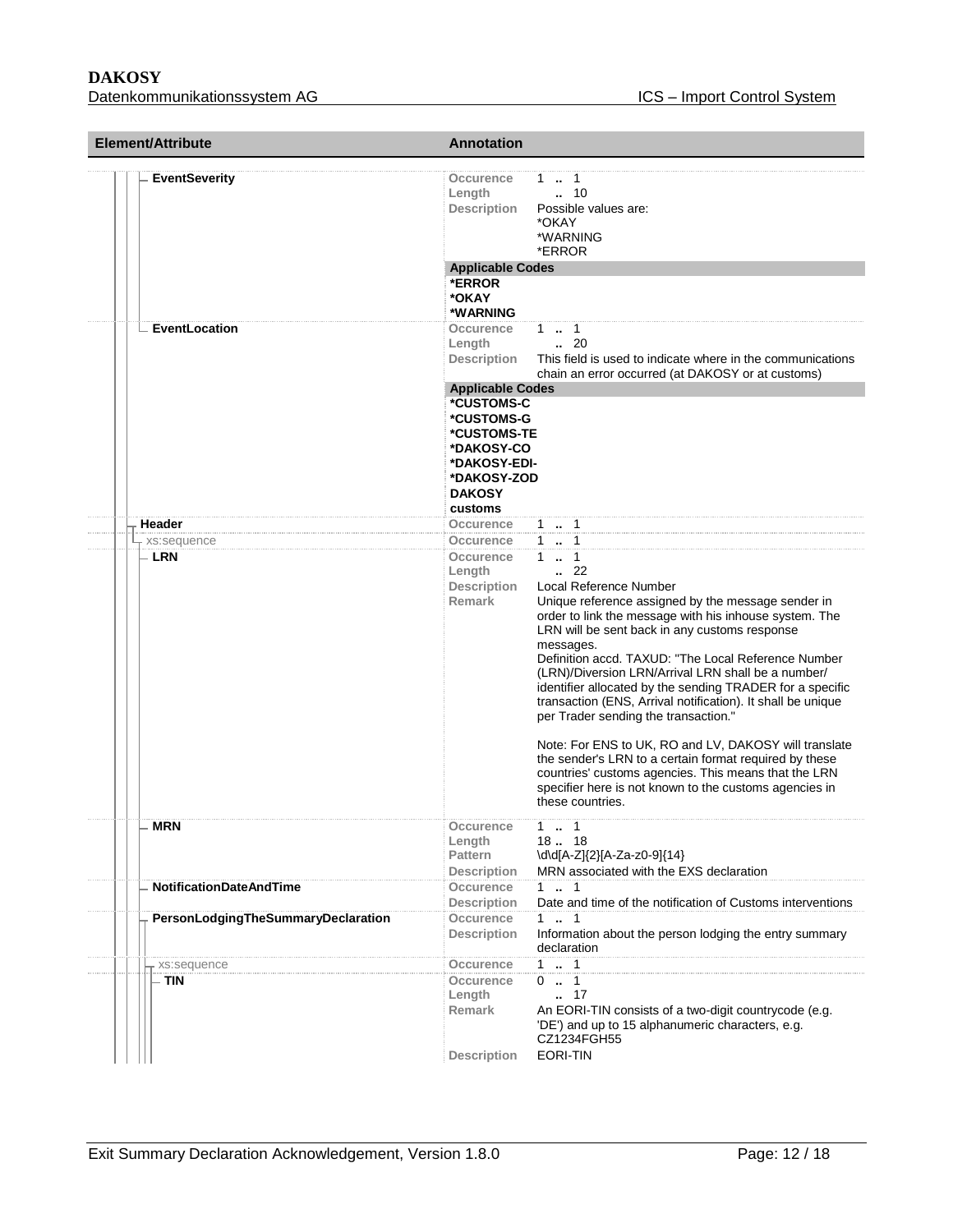# **DAKOSY**

| <b>Element/Attribute</b> |                            | <b>Annotation</b>                                          |                                                                                                                                                                                                                                                                               |  |
|--------------------------|----------------------------|------------------------------------------------------------|-------------------------------------------------------------------------------------------------------------------------------------------------------------------------------------------------------------------------------------------------------------------------------|--|
|                          | <b>BranchNumber</b>        | Occurence<br><b>Pattern</b><br><b>Remark</b>               | $0 \dots 1$<br>$\{4\}$<br>The branch number is 4-digit numeric. '0000' must be<br>transmitted, if the participant did not apply for branch<br>number(s).<br>Branch (0000 - 9999).                                                                                             |  |
|                          | <b>Address</b>             | Occurence                                                  | $0 \t . 1$                                                                                                                                                                                                                                                                    |  |
|                          | - xs:sequence              | Occurence                                                  | 1  1                                                                                                                                                                                                                                                                          |  |
|                          | Name                       | Occurence                                                  | $0 \t  1$                                                                                                                                                                                                                                                                     |  |
|                          |                            | Length                                                     | 35                                                                                                                                                                                                                                                                            |  |
|                          | Name <sub>2</sub>          | <b>Occurence</b><br>Length<br>Description<br><b>Remark</b> | $0 \t  1$<br>$\, 35$<br><b>Name Continuation</b><br>This field is used for sending the 2nd part of the company<br>name (if the name is longer than 35 char). It is used by<br>Finnish customs only.                                                                           |  |
|                          | <b>StreetAndNumber</b>     | Occurence                                                  | $0 \t  1$                                                                                                                                                                                                                                                                     |  |
|                          |                            | Length                                                     | 35                                                                                                                                                                                                                                                                            |  |
|                          | Country                    | Occurence                                                  | $0 \t  1$                                                                                                                                                                                                                                                                     |  |
|                          |                            | <b>Pattern</b>                                             | $[a-zA-Z]\{2\}$                                                                                                                                                                                                                                                               |  |
|                          | Postcode                   | Occurence<br>Length                                        | $0 \t  1$<br>9                                                                                                                                                                                                                                                                |  |
|                          | - City                     | Occurence<br>Length                                        | $1 \t  1$<br>35                                                                                                                                                                                                                                                               |  |
|                          | LanguageCode               | Occurence<br>Pattern<br><b>Description</b>                 | $0 \t  1$<br>$[a-zA-Z]\{2\}$<br>This field can be used to provide a two-character language<br>code, describing the language used for address and<br>contact data. Whether this field is used and whether it is<br>mandatory depends on the receiving country of a<br>message. |  |
|                          | xs:sequence                | Occurence                                                  | $0 \t1$                                                                                                                                                                                                                                                                       |  |
|                          | <b>ContactPerson</b>       | Occurence                                                  | $0 \t  1$                                                                                                                                                                                                                                                                     |  |
|                          | - xs:sequence              | Occurence                                                  | $1 \t  1$                                                                                                                                                                                                                                                                     |  |
|                          | - Name                     | Occurence<br>Length<br><b>Description</b>                  | $1 \t  \t 1$<br>35<br>Name of contact person (in the company)                                                                                                                                                                                                                 |  |
|                          | <b>CompanyPosition</b>     | Occurence<br>Length<br>Description                         | $0 \t . 1$<br>$\ldots$ 35<br>Position of the contact person (in the company)                                                                                                                                                                                                  |  |
|                          | PhoneNumber                | Occurence<br>Length<br><b>Description</b>                  | $1 \t  \t 1$<br>$\frac{35}{2}$<br>Phone number of the contact person (in the company)                                                                                                                                                                                         |  |
|                          | Fax                        | Occurence<br>Length<br><b>Description</b>                  | $0 \t  1$<br>.35<br>Fax of the contact person (in the company)                                                                                                                                                                                                                |  |
|                          | <b>EmailAddress</b>        | Occurence<br>Length<br><b>Description</b>                  | $0 \t  1$<br>256<br>Email address of the contact person (in the company)                                                                                                                                                                                                      |  |
|                          | <b>RIN</b>                 | <b>Occurence</b><br>Length<br><b>Description</b>           | $0 \t  1$<br>$-.17$<br>The 'RIN' will only be used for certain messages to<br>customs in Austria                                                                                                                                                                              |  |
|                          | <b>CustomsOfficeAtExit</b> | Occurence                                                  | $1 \t  1$                                                                                                                                                                                                                                                                     |  |
|                          | xs:choice                  | Occurence                                                  | $1 - 1$                                                                                                                                                                                                                                                                       |  |
|                          | <b>ReferenceNumber</b>     | Occurence<br>Length<br><b>Pattern</b><br>Remark            | $1 \quad 1$<br>8.8<br>[A-Z]{2}[A-Z0-9]{6}<br>This has to be a code from the COL (see http://ec.                                                                                                                                                                               |  |
|                          |                            |                                                            | europa.eu/taxation_customs/dds/csrdhome_en.htm)                                                                                                                                                                                                                               |  |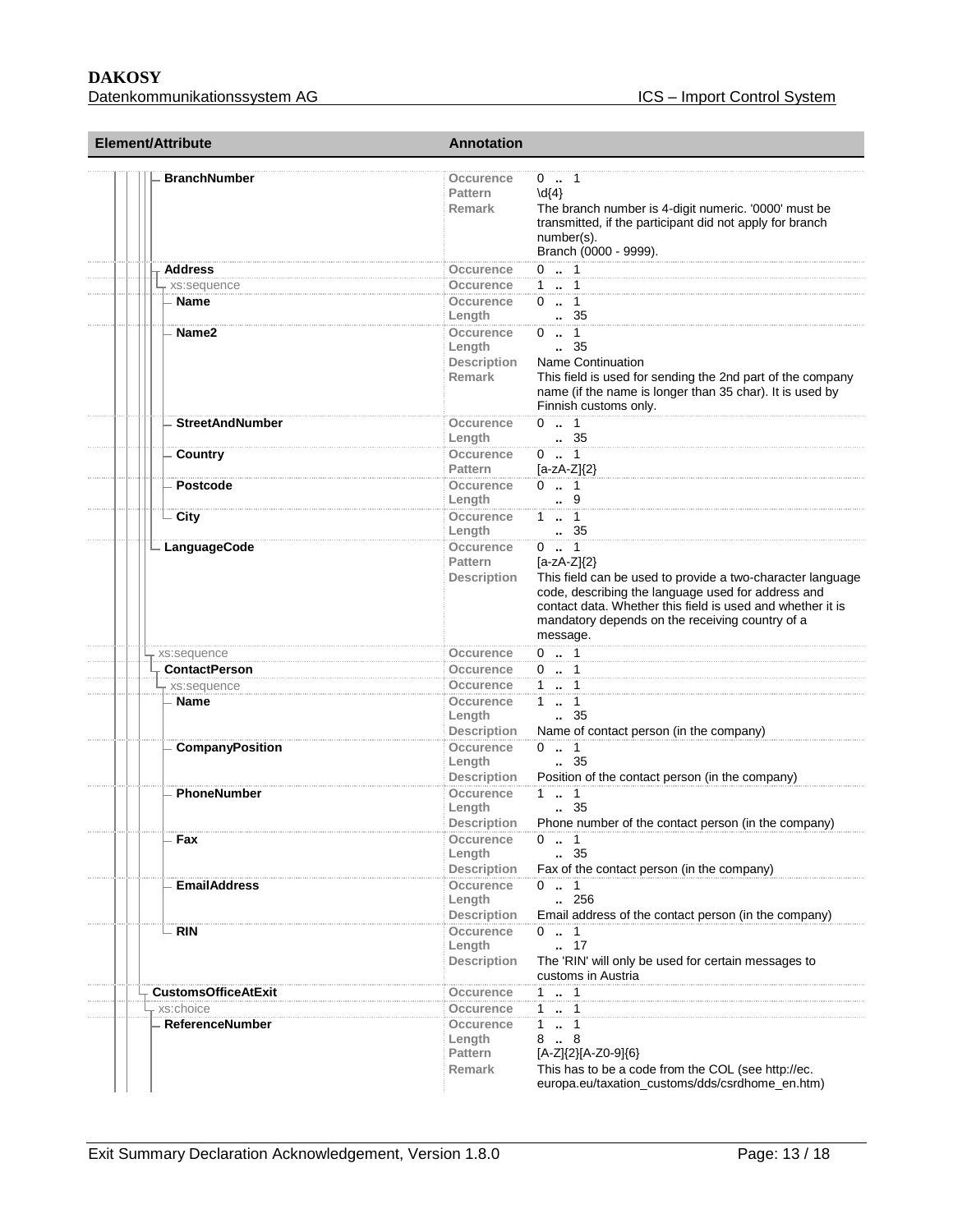| Element/Attribute                     | <b>Annotation</b>                                                                |                                                                                                                                                                                                                                                                                                                                                                                                                                                                                                                                                                                                                     |
|---------------------------------------|----------------------------------------------------------------------------------|---------------------------------------------------------------------------------------------------------------------------------------------------------------------------------------------------------------------------------------------------------------------------------------------------------------------------------------------------------------------------------------------------------------------------------------------------------------------------------------------------------------------------------------------------------------------------------------------------------------------|
| ∟ LocationCode                        | Occurence<br>Length<br>Pattern<br><b>Remark</b>                                  | 1. 1<br>$5-.5$<br>$[A-Z]\{5\}$<br>Instead of a customs office reference number in field<br>CustomsOfficeAtExit, one might send an UNLoCode here.<br>DAKOSY will then map the code to the appropriate<br>number. Please contact DAKOSY if you wish to use this<br>mapping functionality.<br>Note: DAKOSY supports only a 1:1 mapping LoCode<-<br>>CustomsOffice. However, for a number of ports within<br>the EU there are several customs office codes. Therefore.<br>a customer should always consider that the possibility to<br>send customs office codes might be needed even if a<br>UNLoCode is sent usually. |
| <b>GoodsItems</b>                     | Occurence                                                                        | $1 - 1$                                                                                                                                                                                                                                                                                                                                                                                                                                                                                                                                                                                                             |
| xs:sequence                           | Occurence                                                                        | $1 \quad 1$                                                                                                                                                                                                                                                                                                                                                                                                                                                                                                                                                                                                         |
| GoodsItem                             | Occurence                                                                        | 1.999                                                                                                                                                                                                                                                                                                                                                                                                                                                                                                                                                                                                               |
| xs:sequence                           | Occurence                                                                        | $1 - 1$                                                                                                                                                                                                                                                                                                                                                                                                                                                                                                                                                                                                             |
| <b>GoodsItemNumber</b>                | Occurence<br><b>FractionDigits 0</b><br><b>TotalDigits</b><br><b>Description</b> | $1 - 1$<br>5<br>Unique number of an item of the entry summary<br>declaration                                                                                                                                                                                                                                                                                                                                                                                                                                                                                                                                        |
| <b>TextualDescription</b>             | Occurence<br>Length<br><b>Description</b>                                        | $0 \t  1$<br>$\ldots$ 280<br>Goods description (free text)                                                                                                                                                                                                                                                                                                                                                                                                                                                                                                                                                          |
| <b>CommercialReferenceNumber</b>      | <b>Occurence</b><br>Length<br><b>Description</b>                                 | $0 \t  1$<br>.70<br>Unique identification of this goods item e.g. UCR or freigth<br>document number                                                                                                                                                                                                                                                                                                                                                                                                                                                                                                                 |
| <b>CustomsInterventions</b>           | Occurence                                                                        | $1 \t  1$                                                                                                                                                                                                                                                                                                                                                                                                                                                                                                                                                                                                           |
| xs:sequence                           | Occurence                                                                        | $1 - 1$                                                                                                                                                                                                                                                                                                                                                                                                                                                                                                                                                                                                             |
| <b>CustomsIntervention</b>            | Occurence                                                                        | 1 . 999                                                                                                                                                                                                                                                                                                                                                                                                                                                                                                                                                                                                             |
| xs:sequence                           | Occurence                                                                        | $1 \t  \t 1$                                                                                                                                                                                                                                                                                                                                                                                                                                                                                                                                                                                                        |
| Code                                  | Occurence<br>Length<br><b>Description</b><br><b>Applicable Codes</b>             | $1 - 1$<br>4<br>Coding for Customs intervention                                                                                                                                                                                                                                                                                                                                                                                                                                                                                                                                                                     |
|                                       | D001                                                                             | Document Inspection                                                                                                                                                                                                                                                                                                                                                                                                                                                                                                                                                                                                 |
|                                       | P001<br><b>R001</b><br>S001<br>X001                                              | Inspection of physical goods<br>Inspection regarding nuclear/radioactive materials<br>Seals Inspection<br>X-Ray (incl. other external inspections)                                                                                                                                                                                                                                                                                                                                                                                                                                                                  |
| - Text                                | Occurence<br>Length                                                              | $0 \t  1$<br>350                                                                                                                                                                                                                                                                                                                                                                                                                                                                                                                                                                                                    |
|                                       | <b>Description</b>                                                               | Description of Customs intervention (text)                                                                                                                                                                                                                                                                                                                                                                                                                                                                                                                                                                          |
| <b>ExitSummaryStatus</b>              | Occurence                                                                        | $1 \t  1$<br>$\mathbf{1}$                                                                                                                                                                                                                                                                                                                                                                                                                                                                                                                                                                                           |
| xs:sequence                           | Occurence                                                                        | $\cdots$ 1<br>$\mathbf{1}$<br>$\cdot$ 1                                                                                                                                                                                                                                                                                                                                                                                                                                                                                                                                                                             |
| ObjectIdentification<br>+ xs:sequence | Occurence                                                                        | $1 - 1$                                                                                                                                                                                                                                                                                                                                                                                                                                                                                                                                                                                                             |
|                                       | Occurence                                                                        | $1 \t{.} 1$                                                                                                                                                                                                                                                                                                                                                                                                                                                                                                                                                                                                         |
| ObjectName                            | Occurence<br>Length<br>Remark                                                    | . 35<br>Messages sent from ZODIAK ICS will contain the local<br>reference number in their ObjectName field                                                                                                                                                                                                                                                                                                                                                                                                                                                                                                          |
| <b>ObjectAlias</b>                    | Occurence<br>Length<br><b>Description</b><br><b>Remark</b>                       | $0 \t  1$<br>35<br>2. Objekt Name<br>Unused in ZODIAK ICS                                                                                                                                                                                                                                                                                                                                                                                                                                                                                                                                                           |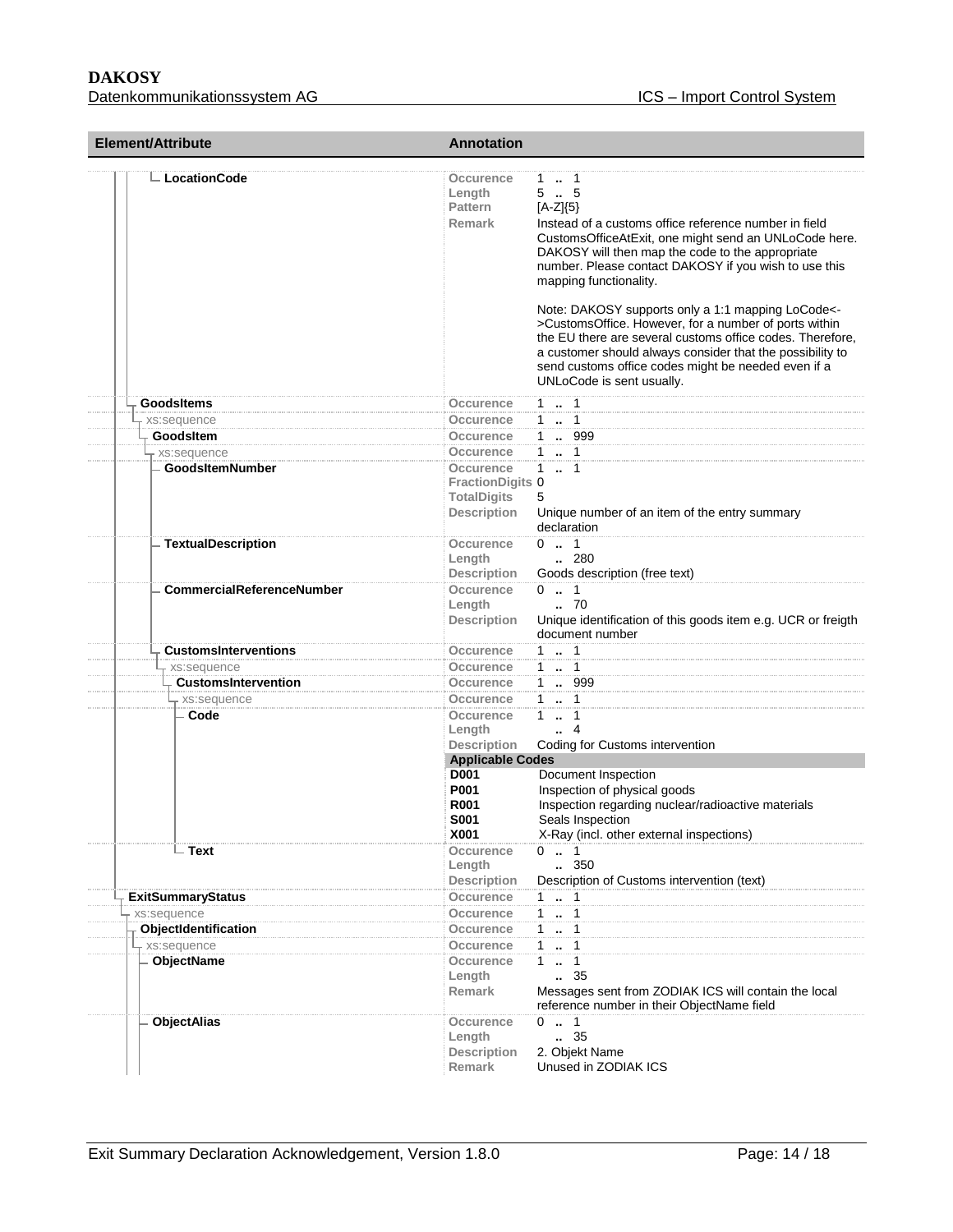| Element/Attribute           | <b>Annotation</b>                                                                                                                                                                                                                                                                           |
|-----------------------------|---------------------------------------------------------------------------------------------------------------------------------------------------------------------------------------------------------------------------------------------------------------------------------------------|
| <b>TypeOfDeclaration</b>    | $0$ . 1<br>Occurence<br>ORIGINAL<br>Default<br>. 10<br>Length<br><b>Description</b><br>This field is used to distinguish between original and<br>update messages of the EntrySummaryDeclaration resp.<br>the EntrySummaryDeclarationAck.                                                    |
| OriginalMessageName         | $0 \t  1$<br>Occurence<br>$\cdot$ 10<br>Length<br><b>Description</b><br>For messages sent from customs, this field contains the<br>TAXUD name of the original message<br>Messages from German customs might contain<br><b>Remark</b><br>"E_FEHLER" instead of a "real" TAXUD name           |
|                             | <b>Applicable Codes</b><br><b>E_ARI_REJ</b><br>E_ARN_VAL<br>E DIV ACK<br>E_DIV_REJ<br><b>E_ENS_ARJ</b><br><b>E_ENS_REJ</b><br><b>E_ENS_STA</b><br>E_EXS_ACK<br>NLBB15<br>NLBB16<br>NLBB24                                                                                                   |
| <b>TransactionReference</b> | NLBB51<br>Occurence<br>$0 \t  1$<br>$\ldots$ 35<br>Length<br>The TransactionReference element refers to the<br><b>Description</b><br>IOReference of the original message which is<br>acknowledged/rejected.                                                                                 |
| <b>EDIFACTMessageNo</b>     | $0 \t  1$<br>Occurence<br>$\frac{1}{2}$ 35<br>Length<br><b>Description</b><br>Unique message reference number assigned by customs<br>Remark<br>This field contains the technical reference of a customs<br>message which is transmitted to the customer via the<br>ZODIAK ICS XML interface |
| <b>DateOfReceipt</b>        | $1 - 1$<br>Occurence<br><b>Description</b><br>Date and time when the event reported occurred<br>For ZODIAK ICS, this field contains the date and time<br><b>Remark</b><br>when the original message (the one being acknowledged<br>of forwarded with this XML message) was received         |
| <b>EventSeverity</b>        | $1 \t  1$<br>Occurence<br>$\ldots$ 10<br>Length<br><b>Description</b><br>Possible values are:<br>*OKAY<br>*WARNING<br>*ERROR                                                                                                                                                                |
|                             | <b>Applicable Codes</b><br>*ERROR<br>*OKAY<br>*WARNING                                                                                                                                                                                                                                      |
| EventLocation               | Occurence<br>1 . 1<br>$\ldots$ 20<br>Length<br><b>Description</b><br>This field is used to indicate where in the communications<br>chain an error occured (at DAKOSY or at customs)                                                                                                         |
|                             | <b>Applicable Codes</b><br>*CUSTOMS-C<br>*CUSTOMS-G<br>*CUSTOMS-TE<br>*DAKOSY-CO<br>*DAKOSY-EDI-                                                                                                                                                                                            |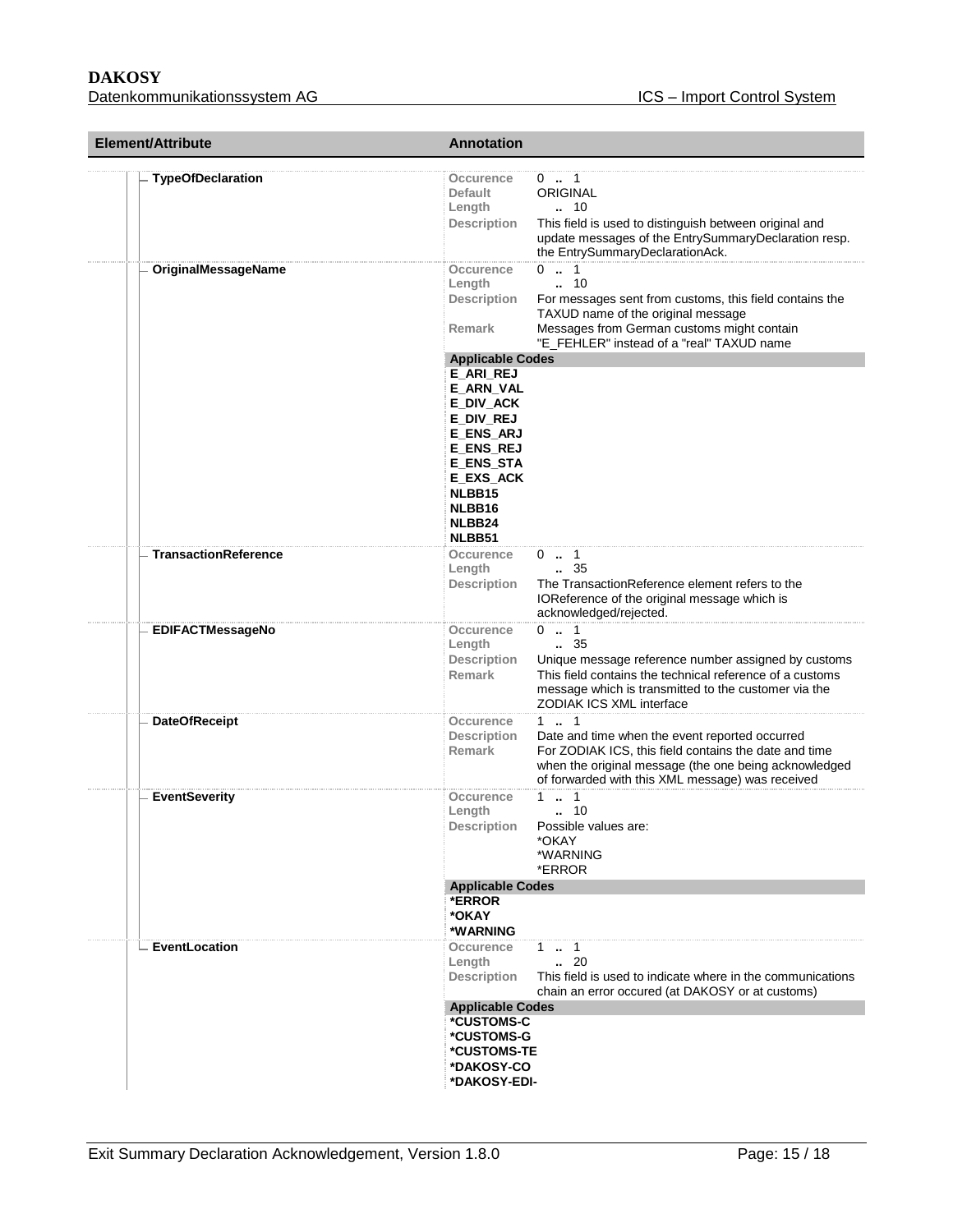| <b>Element/Attribute</b>           | <b>Annotation</b>                                                       |                                                                                                                                                                                                                                                                                                                                                                                                                                                                                                                                                                                                                                                                                                              |
|------------------------------------|-------------------------------------------------------------------------|--------------------------------------------------------------------------------------------------------------------------------------------------------------------------------------------------------------------------------------------------------------------------------------------------------------------------------------------------------------------------------------------------------------------------------------------------------------------------------------------------------------------------------------------------------------------------------------------------------------------------------------------------------------------------------------------------------------|
|                                    | <b>Applicable Codes</b><br>*DAKOSY-ZOD<br><b>DAKOSY</b><br>customs      |                                                                                                                                                                                                                                                                                                                                                                                                                                                                                                                                                                                                                                                                                                              |
| Header                             | Occurence                                                               | $1 \quad 1$                                                                                                                                                                                                                                                                                                                                                                                                                                                                                                                                                                                                                                                                                                  |
| xs:sequence<br>- LRN               | Occurence<br>Occurence<br>Length<br><b>Description</b><br><b>Remark</b> | $1 \t  \t 1$<br>$1 \t . 1$<br>$\cdot$ 22<br>Local Reference Number<br>Unique reference assigned by the message sender in<br>order to link the message with his inhouse system. The<br>LRN will be sent back in any customs response<br>messages.<br>Definition accd. TAXUD: "The Local Reference Number<br>(LRN)/Diversion LRN/Arrival LRN shall be a number/<br>identifier allocated by the sending TRADER for a specific<br>transaction (ENS, Arrival notification). It shall be unique<br>per Trader sending the transaction."<br>Note: For ENS to UK, RO and LV, DAKOSY will translate<br>the sender's LRN to a certain format required by these<br>countries' customs agencies. This means that the LRN |
| <b>MRN</b>                         | <b>Occurence</b><br>Length<br><b>Pattern</b>                            | specifier here is not known to the customs agencies in<br>these countries.<br>$1 \t  \t 1$<br>1818<br>\d\d[A-Z]{2}[A-Za-z0-9]{14}                                                                                                                                                                                                                                                                                                                                                                                                                                                                                                                                                                            |
|                                    | <b>Description</b>                                                      | MRN associated with the EXS declaration                                                                                                                                                                                                                                                                                                                                                                                                                                                                                                                                                                                                                                                                      |
| <b>NotificationDateAndTime</b>     | Occurence                                                               | $1 \t  1$                                                                                                                                                                                                                                                                                                                                                                                                                                                                                                                                                                                                                                                                                                    |
|                                    | <b>Description</b>                                                      | Date and time of the notification of Customs interventions                                                                                                                                                                                                                                                                                                                                                                                                                                                                                                                                                                                                                                                   |
| <b>DeclarationStatus</b>           | <b>Occurence</b><br>Length<br><b>Applicable Codes</b><br>02<br>03       | $1 \t  1$<br>$1 \t  \t 2$<br>Release<br>Interdiction of exit                                                                                                                                                                                                                                                                                                                                                                                                                                                                                                                                                                                                                                                 |
| <b>RejectionReason</b>             | Occurence<br>Length                                                     | $0 \t  1$<br>350                                                                                                                                                                                                                                                                                                                                                                                                                                                                                                                                                                                                                                                                                             |
| PersonLodgingTheSummaryDeclaration | Occurence<br><b>Description</b>                                         | $1 \t  \t 1$<br>Information about the person lodging the entry summary<br>declaration                                                                                                                                                                                                                                                                                                                                                                                                                                                                                                                                                                                                                        |
| xs:sequence                        | Occurence                                                               | $1 - 1$                                                                                                                                                                                                                                                                                                                                                                                                                                                                                                                                                                                                                                                                                                      |
| <b>TIN</b>                         | Occurence<br>Length<br>Remark<br><b>Description</b>                     | $0 \t  1$<br>17<br>An EORI-TIN consists of a two-digit countrycode (e.g.<br>'DE') and up to 15 alphanumeric characters, e.g.<br>CZ1234FGH55<br>EORI-TIN                                                                                                                                                                                                                                                                                                                                                                                                                                                                                                                                                      |
| <b>BranchNumber</b>                | <b>Occurence</b><br>Pattern<br>Remark                                   | $0 \t  1$<br>$\{4\}$<br>The branch number is 4-digit numeric. '0000' must be<br>transmitted, if the participant did not apply for branch<br>number(s).<br>Branch (0000 - 9999).                                                                                                                                                                                                                                                                                                                                                                                                                                                                                                                              |
| Address                            | Occurence                                                               | $0 \t  1$                                                                                                                                                                                                                                                                                                                                                                                                                                                                                                                                                                                                                                                                                                    |
| xs:sequence                        | Occurence                                                               | $1 - 1$                                                                                                                                                                                                                                                                                                                                                                                                                                                                                                                                                                                                                                                                                                      |
| <b>Name</b>                        | Occurence<br>Length                                                     | $0 \t  1$<br>.35                                                                                                                                                                                                                                                                                                                                                                                                                                                                                                                                                                                                                                                                                             |
| Name2                              | Occurence<br>Length<br><b>Description</b>                               | $0 \t  1$<br>35<br><b>Name Continuation</b>                                                                                                                                                                                                                                                                                                                                                                                                                                                                                                                                                                                                                                                                  |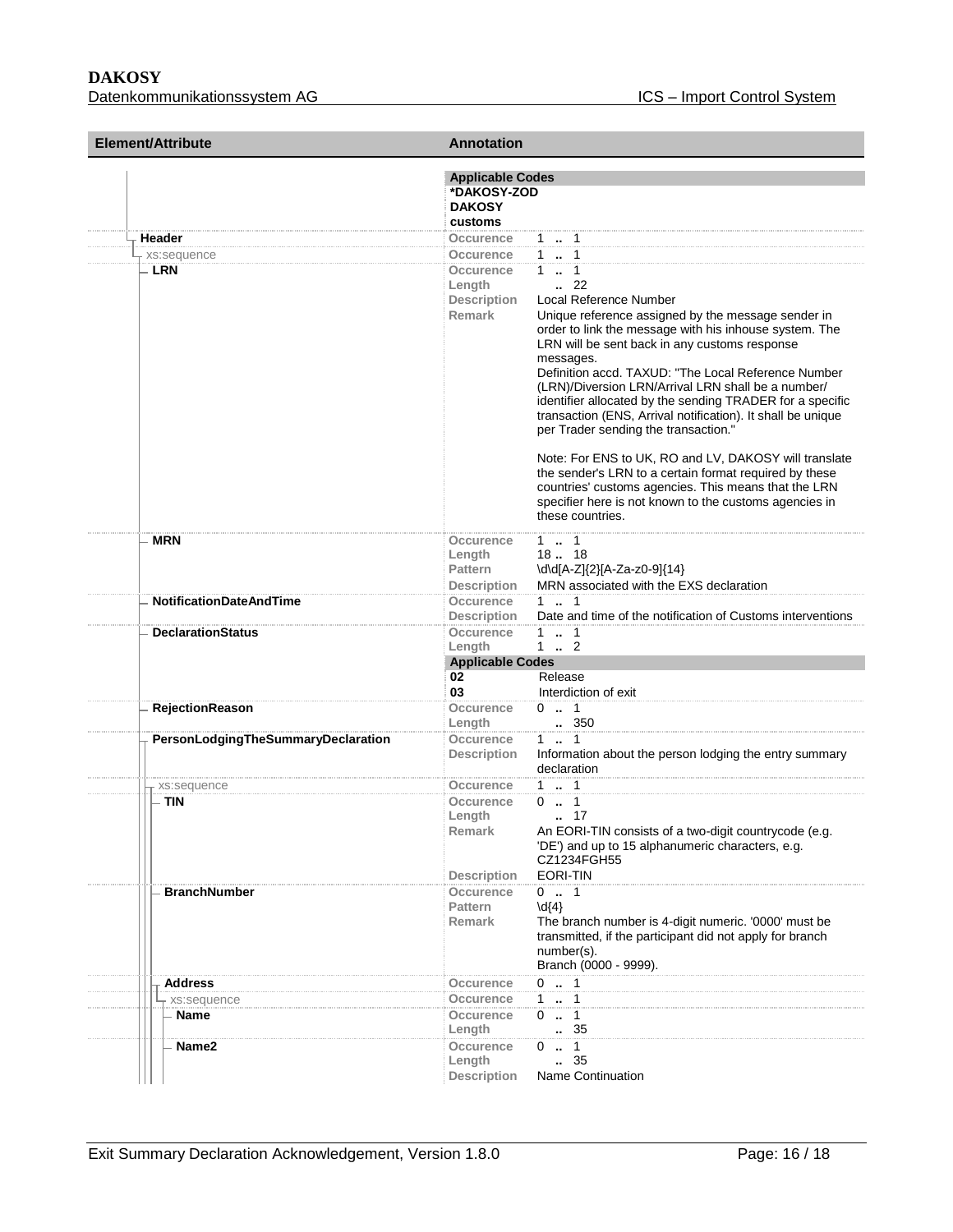# **DAKOSY**

| <b>Element/Attribute</b>   | <b>Annotation</b>                                 |                                                                                                                                                                                                                                                                                                                                                                                                                                                                                                                                     |  |
|----------------------------|---------------------------------------------------|-------------------------------------------------------------------------------------------------------------------------------------------------------------------------------------------------------------------------------------------------------------------------------------------------------------------------------------------------------------------------------------------------------------------------------------------------------------------------------------------------------------------------------------|--|
|                            | <b>Remark</b>                                     | This field is used for sending the 2nd part of the company<br>name (if the name is longer than 35 char). It is used by<br>Finnish customs only.                                                                                                                                                                                                                                                                                                                                                                                     |  |
| <b>StreetAndNumber</b>     | Occurence<br>Length                               | $0 \t  1$<br>. 35                                                                                                                                                                                                                                                                                                                                                                                                                                                                                                                   |  |
| Country                    | Occurence<br>Pattern                              | $0 \t  1$<br>$[a-zA-Z]\{2\}$                                                                                                                                                                                                                                                                                                                                                                                                                                                                                                        |  |
| Postcode                   | Occurence<br>Length                               | $0 \t  1$<br>9                                                                                                                                                                                                                                                                                                                                                                                                                                                                                                                      |  |
| - City                     | Occurence<br>Length                               | 1  1<br>35                                                                                                                                                                                                                                                                                                                                                                                                                                                                                                                          |  |
| - LanguageCode             | <b>Occurence</b><br><b>Pattern</b><br>Description | $0 \t  1$<br>$[a-zA-Z](2)$<br>This field can be used to provide a two-character language<br>code, describing the language used for address and<br>contact data. Whether this field is used and whether it is<br>mandatory depends on the receiving country of a<br>message.                                                                                                                                                                                                                                                         |  |
| xs:sequence                | Occurence                                         | $0 \t1$                                                                                                                                                                                                                                                                                                                                                                                                                                                                                                                             |  |
| <b>ContactPerson</b>       | Occurence                                         | $0 \t  1$                                                                                                                                                                                                                                                                                                                                                                                                                                                                                                                           |  |
| - xs:sequence              | Occurence                                         | 1  1                                                                                                                                                                                                                                                                                                                                                                                                                                                                                                                                |  |
| - Name                     | Occurence<br>Length<br><b>Description</b>         | $1 \t  \t 1$<br>$\, 35$<br>Name of contact person (in the company)                                                                                                                                                                                                                                                                                                                                                                                                                                                                  |  |
| <b>CompanyPosition</b>     | Occurence<br>Length<br><b>Description</b>         | $0 \t  1$<br>$\frac{35}{2}$<br>Position of the contact person (in the company)                                                                                                                                                                                                                                                                                                                                                                                                                                                      |  |
| PhoneNumber                | Occurence<br>Length<br><b>Description</b>         | $1 - 1$<br>$\,-.35$<br>Phone number of the contact person (in the company)                                                                                                                                                                                                                                                                                                                                                                                                                                                          |  |
| - Fax                      | Occurence<br>Length<br><b>Description</b>         | $0 \t  1$<br>$\,-.35$<br>Fax of the contact person (in the company)                                                                                                                                                                                                                                                                                                                                                                                                                                                                 |  |
| <b>EmailAddress</b>        | Occurence<br>Length<br><b>Description</b>         | $0 \t  1$<br>$\ldots$ 256<br>Email address of the contact person (in the company)                                                                                                                                                                                                                                                                                                                                                                                                                                                   |  |
| $-$ RIN                    | Occurence<br>Length<br><b>Description</b>         | $0 \t  1$<br>. 17<br>The 'RIN' will only be used for certain messages to<br>customs in Austria                                                                                                                                                                                                                                                                                                                                                                                                                                      |  |
| <b>CustomsOfficeAtExit</b> | Occurence                                         | $1 \t  1$                                                                                                                                                                                                                                                                                                                                                                                                                                                                                                                           |  |
| xs:choice                  | Occurence                                         | 1  1                                                                                                                                                                                                                                                                                                                                                                                                                                                                                                                                |  |
| <b>ReferenceNumber</b>     | Occurence<br>Length<br>Pattern<br><b>Remark</b>   | 1.1<br>88<br>[A-Z]{2}[A-Z0-9]{6}<br>This has to be a code from the COL (see http://ec.<br>europa.eu/taxation_customs/dds/csrdhome_en.htm)                                                                                                                                                                                                                                                                                                                                                                                           |  |
| <b>LocationCode</b>        | Occurence<br>Length<br><b>Pattern</b><br>Remark   | $1 \t  \t 1$<br>55<br>$[A-Z]\{5\}$<br>Instead of a customs office reference number in field<br>CustomsOfficeAtExit, one might send an UNLoCode here.<br>DAKOSY will then map the code to the appropriate<br>number. Please contact DAKOSY if you wish to use this<br>mapping functionality.<br>Note: DAKOSY supports only a 1:1 mapping LoCode<-<br>>CustomsOffice. However, for a number of ports within<br>the EU there are several customs office codes. Therefore,<br>a customer should always consider that the possibility to |  |